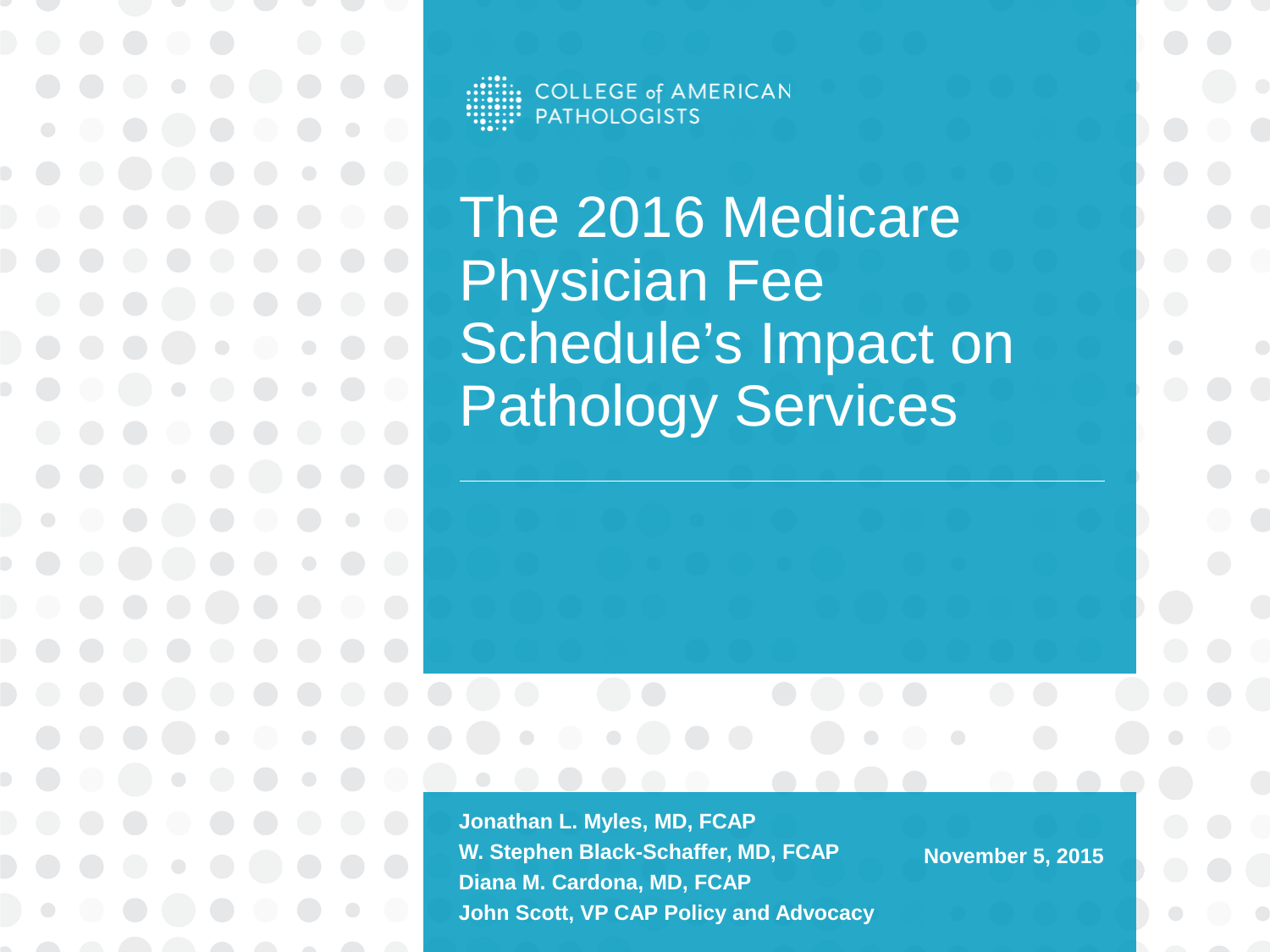#### 2016 Medicare Physician Fee Schedule

- **Final 2016 Medicare Physician Fee Schedule was released on October 30**
	- **Proposed fee schedule published in July**
	- **CAP members received a** *STATLINE* **Alert with initial analysis of the final rule**
- **CAP will continue to engage with the Centers for Medicare & Medicaid Services (CMS)**

– **Including formal comments due December 29**

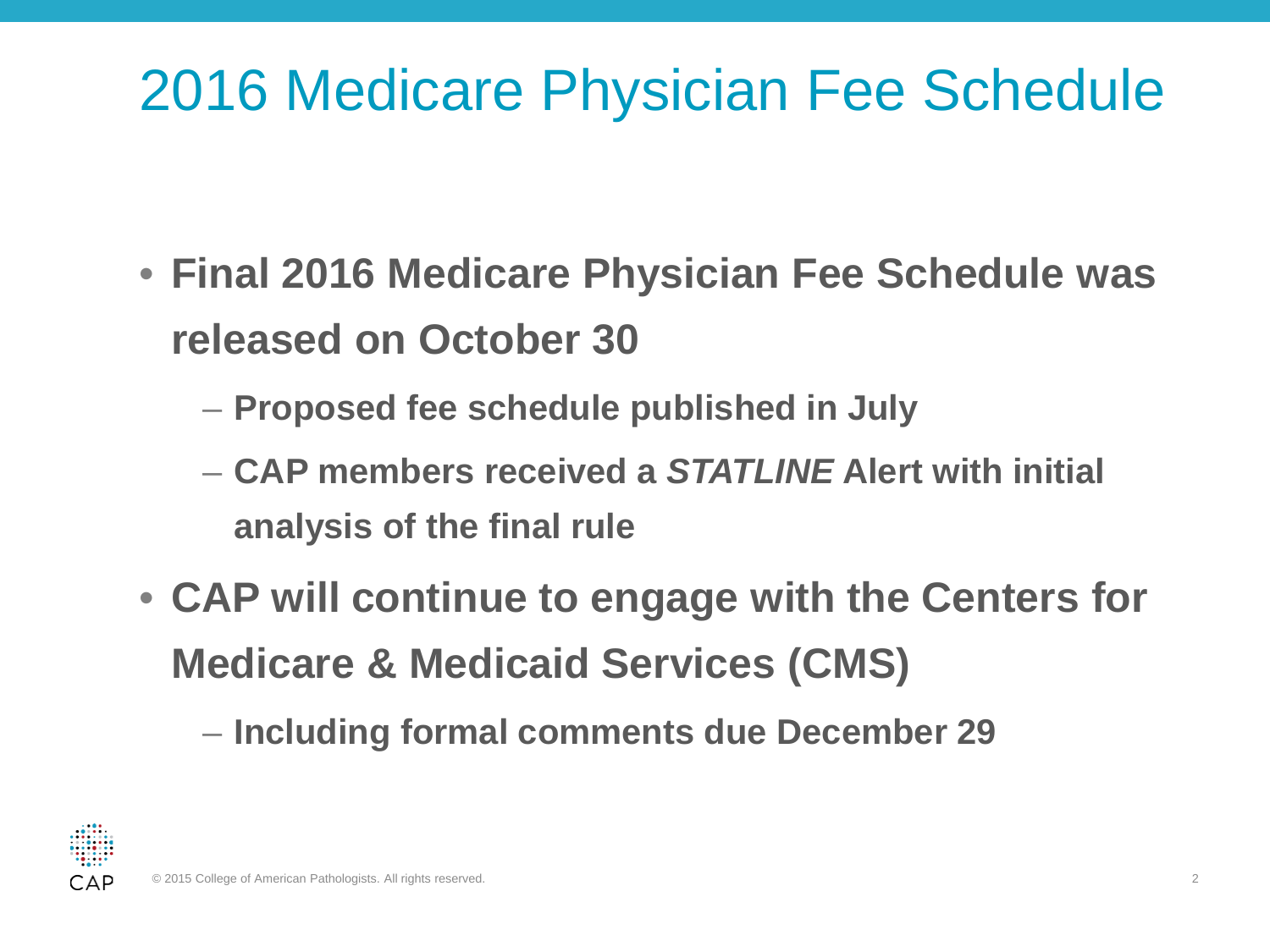#### Agenda

- **Payment for Pathology Services**
- **Reimbursement Policy Changes**
- **Quality Reporting Initiatives**
- **Questions**

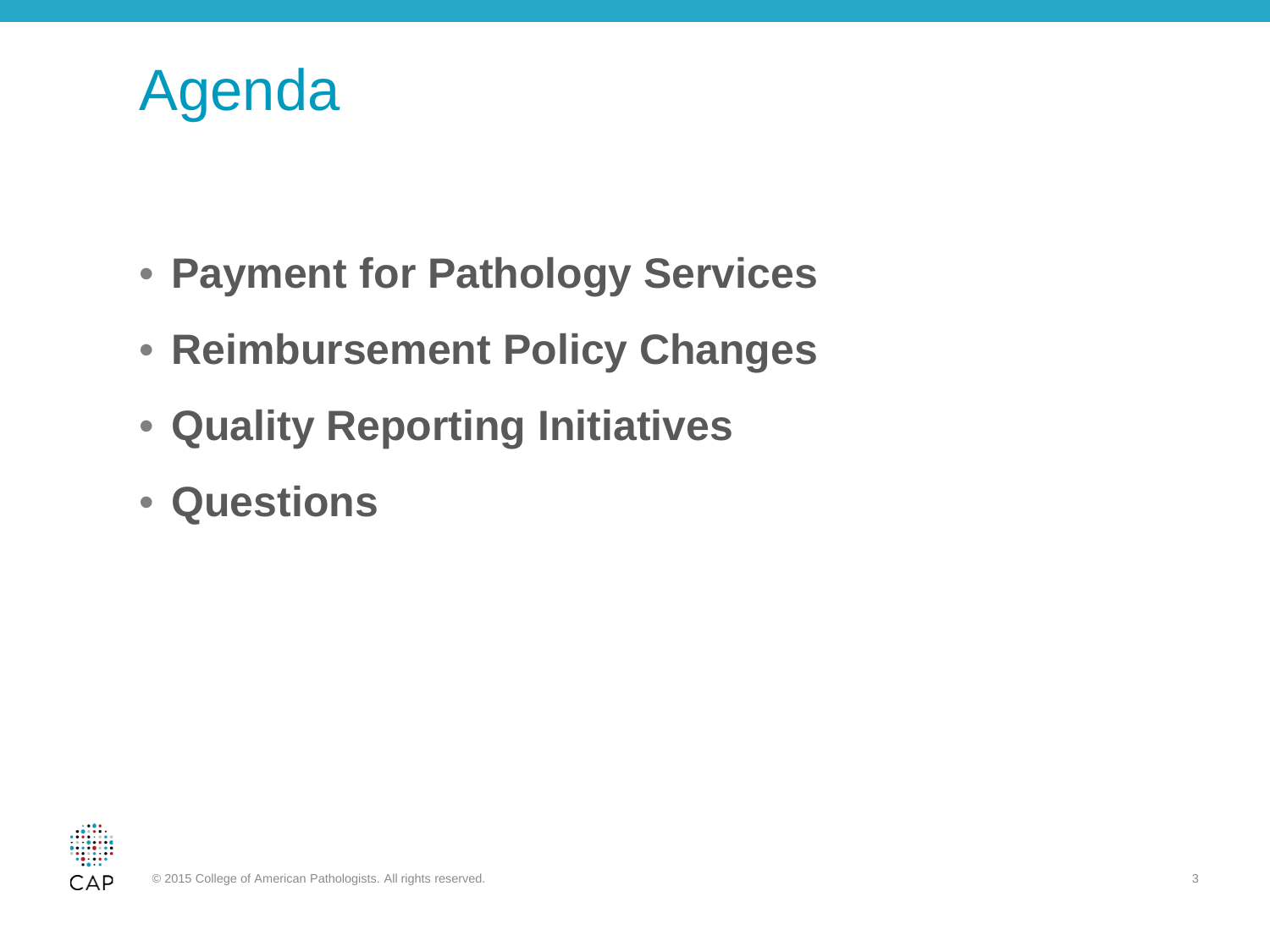Welcome

**Jonathan L. Myles, MD, FCAP**

- **Chair, CAP Economic Affairs Committee**
- **Pathology Advisor to the AMA-RUC**



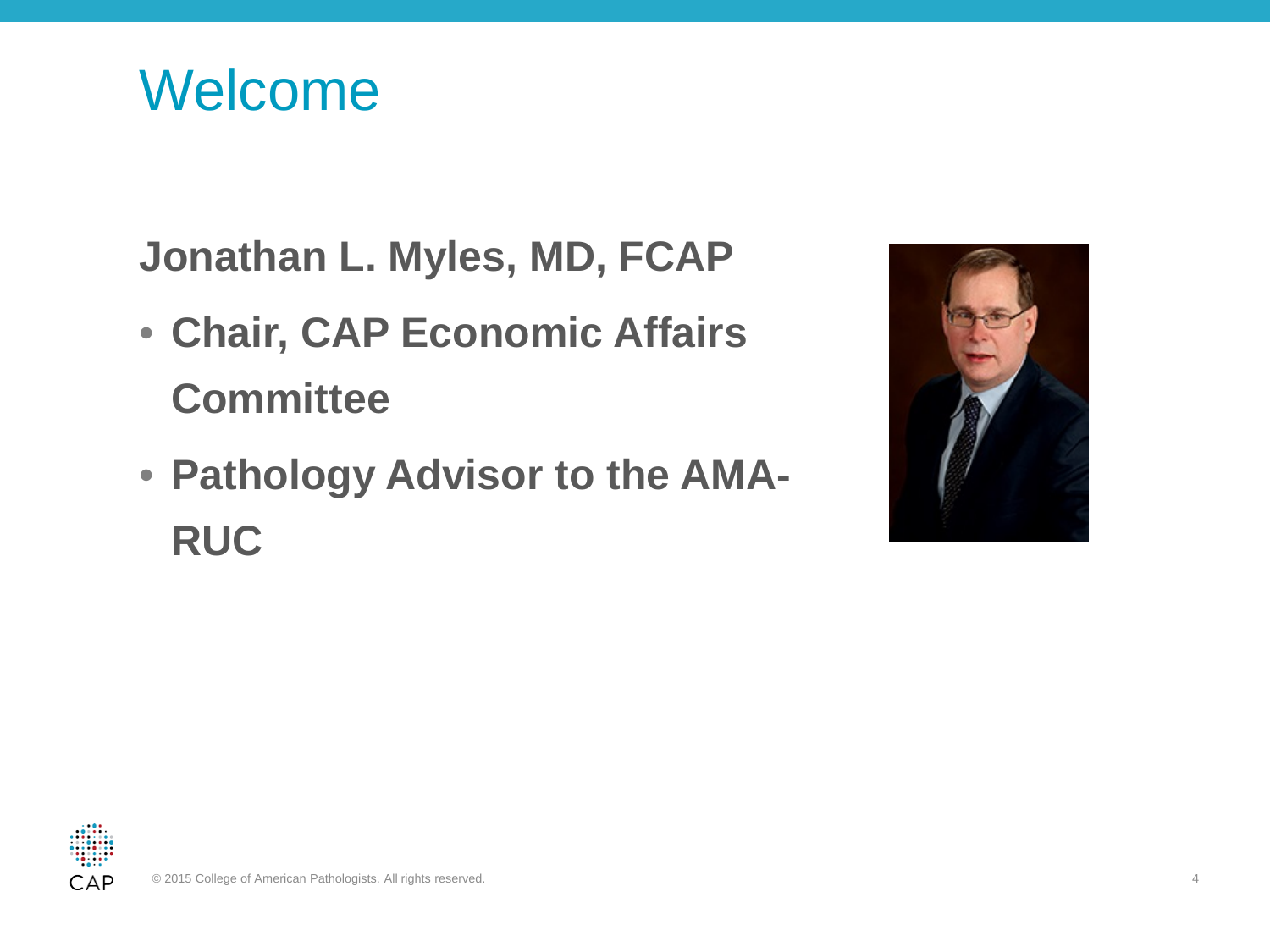

#### **W. Stephen Black-Schaffer, MD, FCAP**

• **Vice Chair, CAP Economic Affairs Committee** 



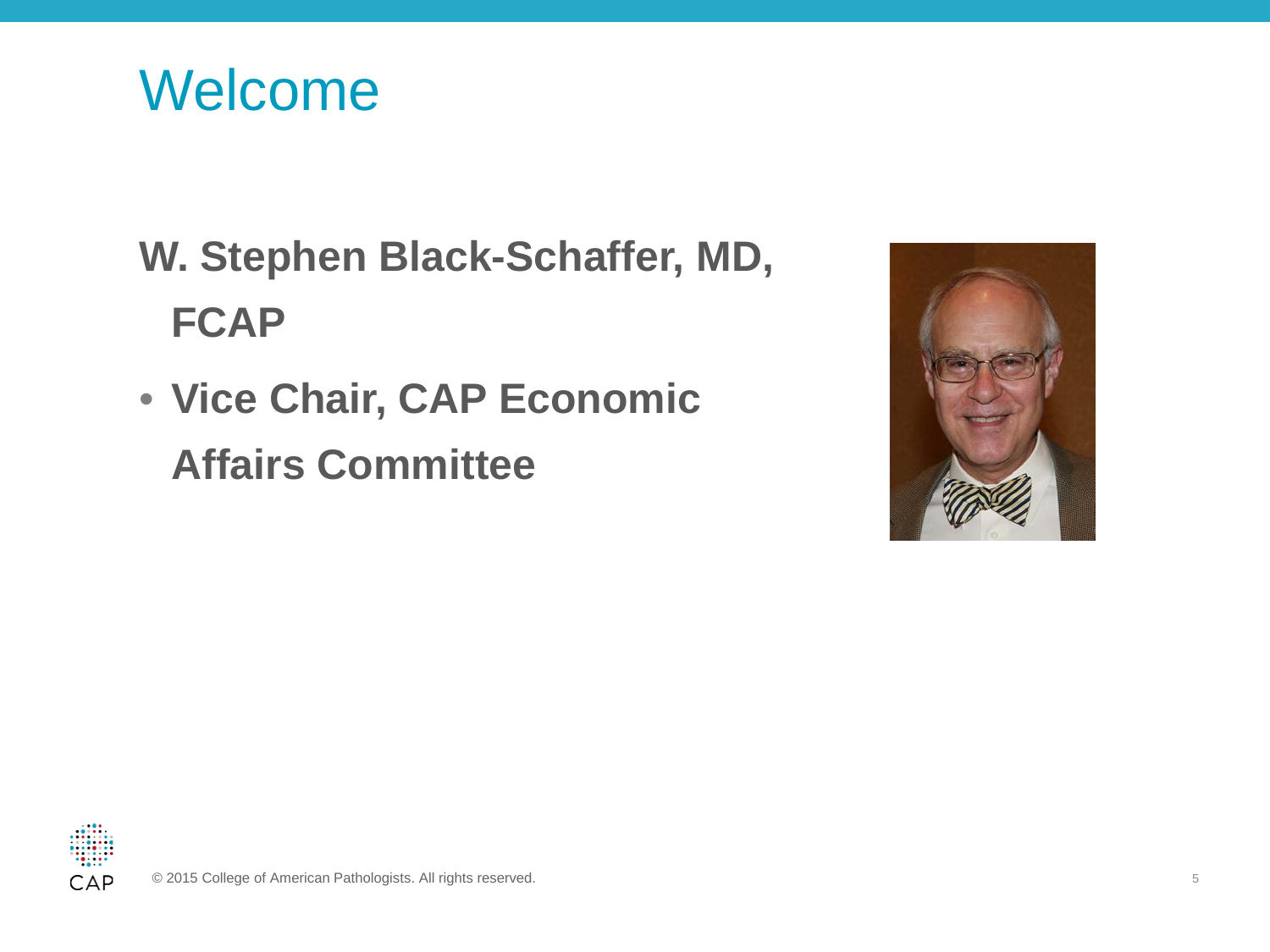Welcome

**Diana M. Cardona, MD, FCAP**

• **EAC Measures & Performance Assessment Subcommittee Chair**



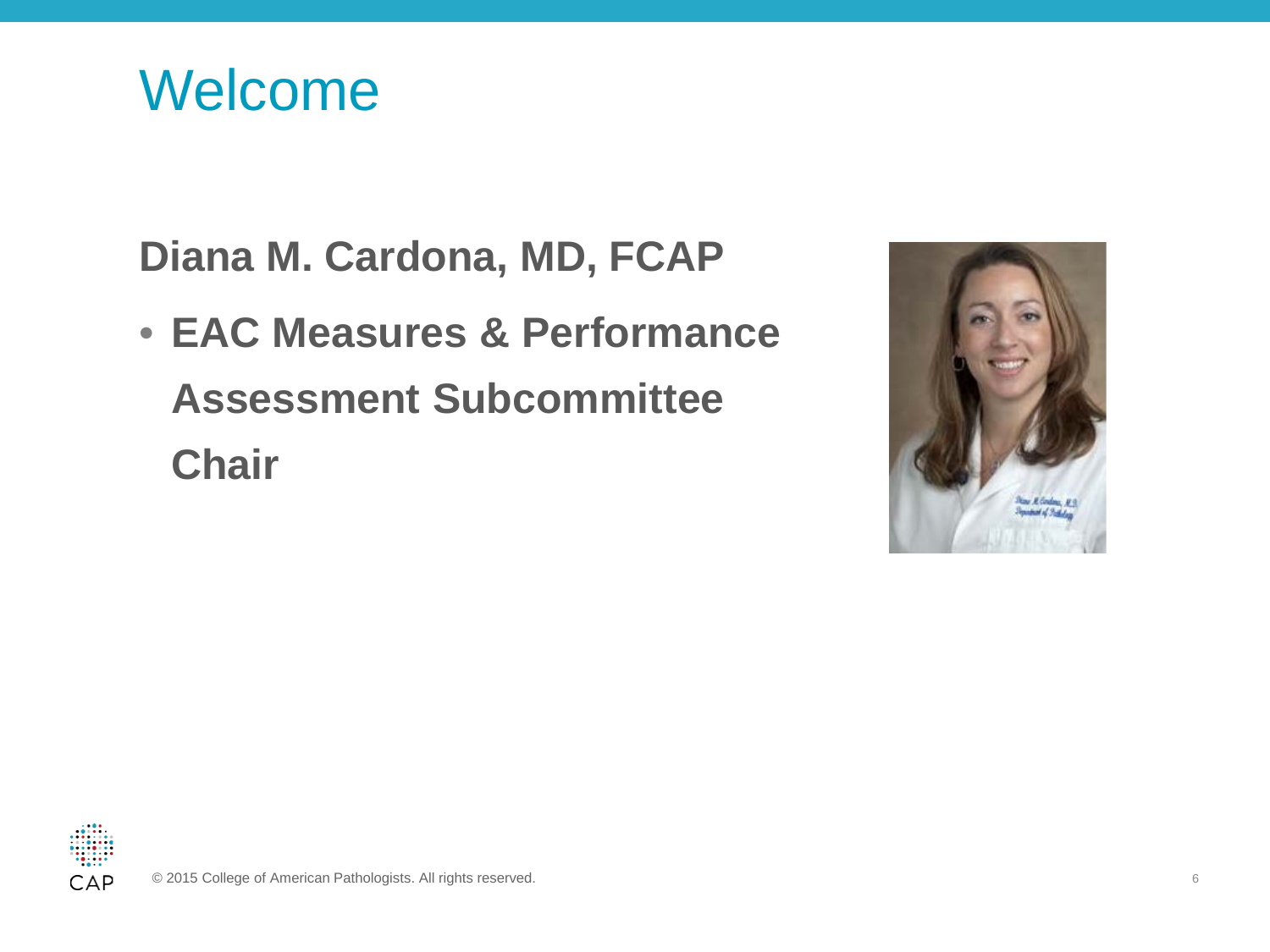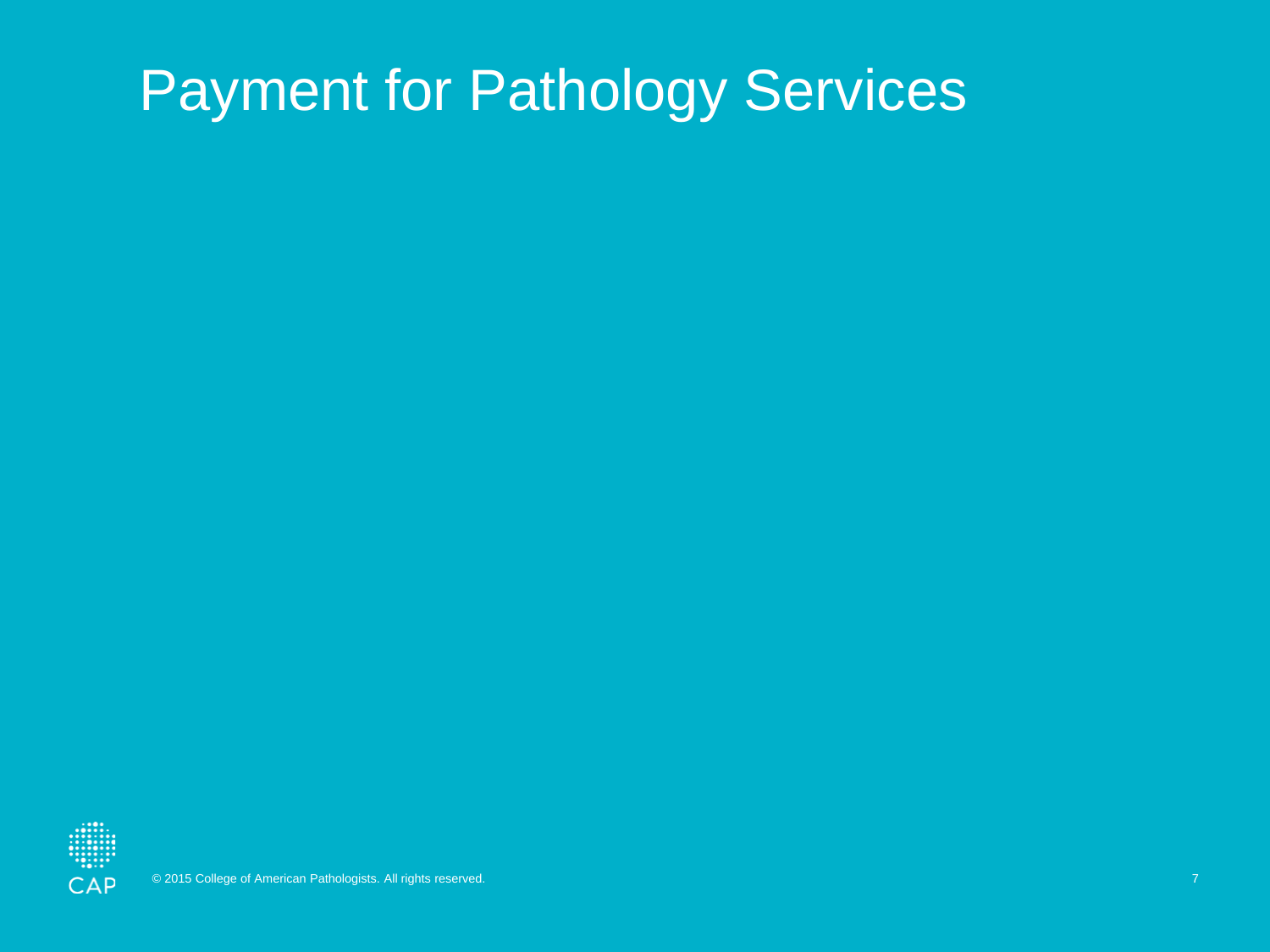| <b>Specialty</b>          | <b>Allowed</b><br><b>Charges</b><br>(millions) | <b>Impact of</b><br><b>Work RVU</b><br><b>Changes</b> | Impact of<br><b>PE RVU</b><br><b>Changes</b> | <b>Impact of</b><br><b>MP RVU</b><br><b>Changes</b> | <b>Combined</b><br><b>Impact</b> |
|---------------------------|------------------------------------------------|-------------------------------------------------------|----------------------------------------------|-----------------------------------------------------|----------------------------------|
| Pathology                 | \$1,330                                        | 4%                                                    | 4%                                           | $0\%$                                               | 8%                               |
| Independent<br>Laboratory | \$834                                          | $1\%$                                                 | 7%                                           | $0\%$                                               | 9%                               |

\*Does not equal sum of RVU columns due to rounding.

- **Reflect averages by specialty (based on Medicare utilization)**
- **For individual physicians and practices, the impact depends on mix of services and payers (Medicare and non-Medicare)**
- **Physicians receive pay from other Medicare payment systems**
	- o **For instance, independent laboratories receive 83% of their Medicare revenue from CLFS**

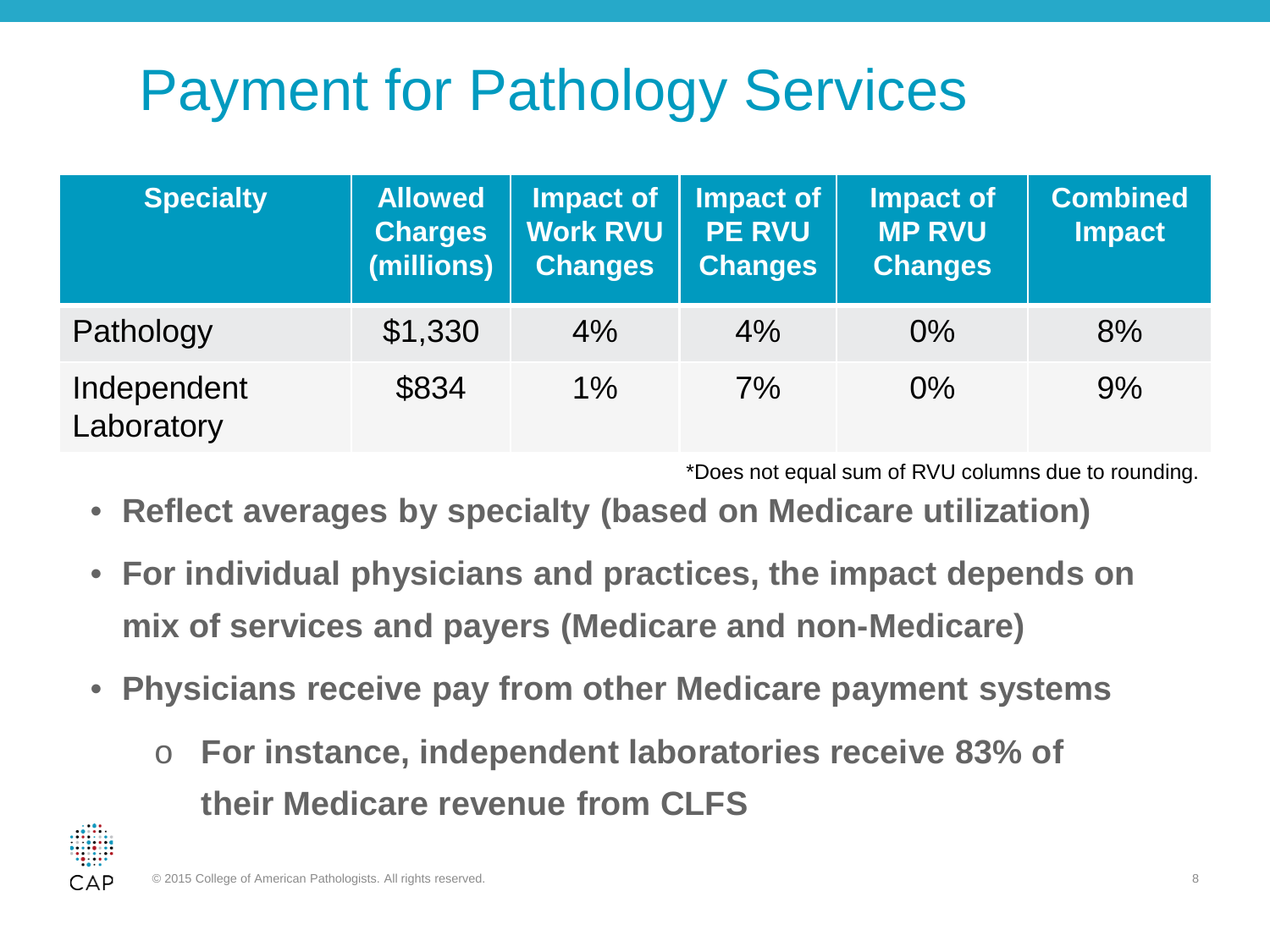- **CMS finalized partial increases sought by the CAP for pathology services, including**
	- **Immunohistochemistry**
	- **In situ hybridization**
- **CMS implemented an update to many of the payment rates and accepted some of CAP's and American Medical Association (AMA) Relative Value Update Committee's (RUC) recommendations**
- **CMS implemented cuts to prostate biopsy services**

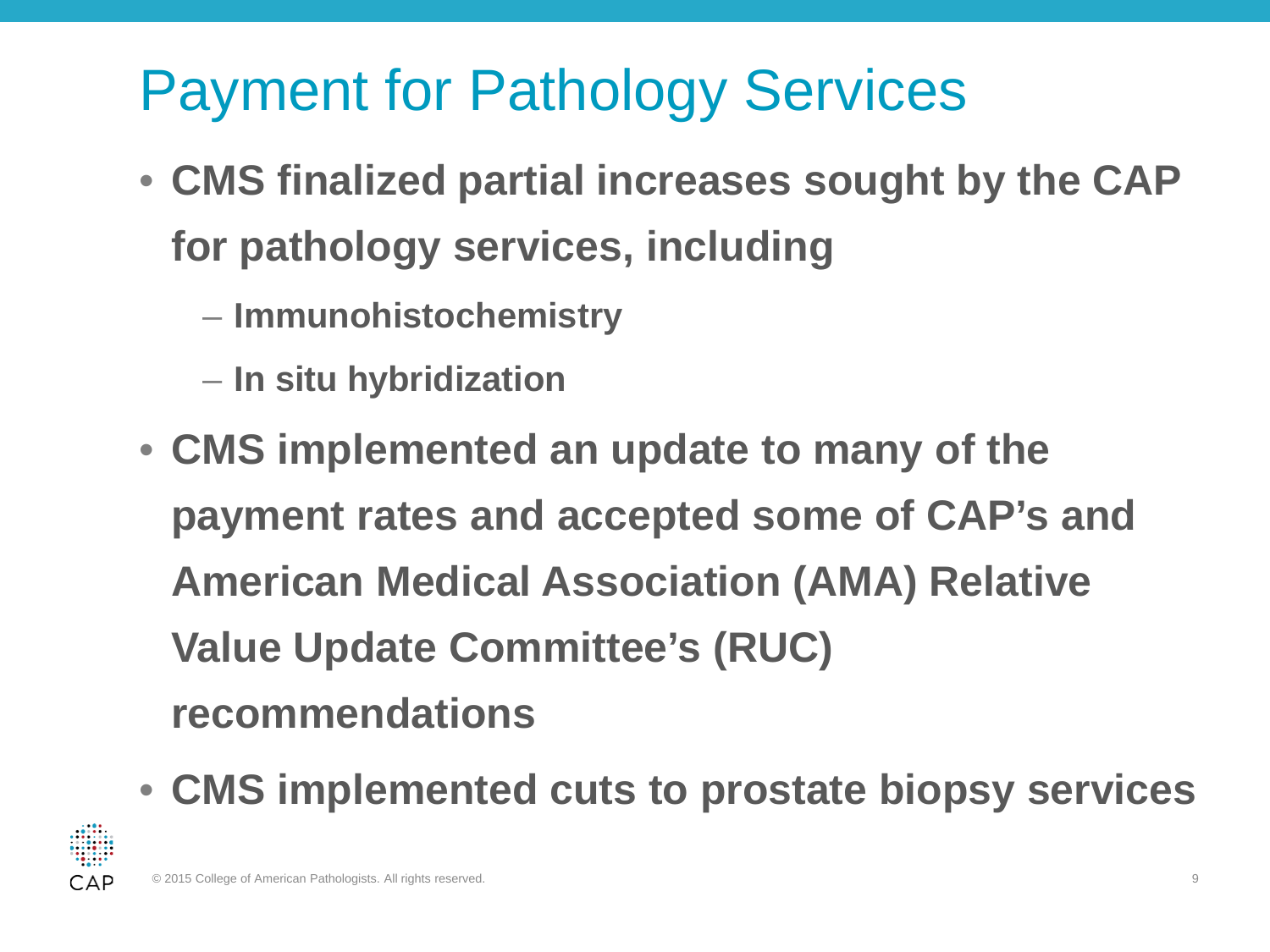- **Protecting Access to Medicare Act (PAMA) of 2014 established a new annual target for reductions in expenditures resulting from adjustments to the relative values of misvalued codes**
- **New statute sets a 1% annual target**
	- **CMS achieved 0.23% net reduction on targeted services**
- **CMS applied a 0.77% across-the-board cut to all physician fee schedule services**

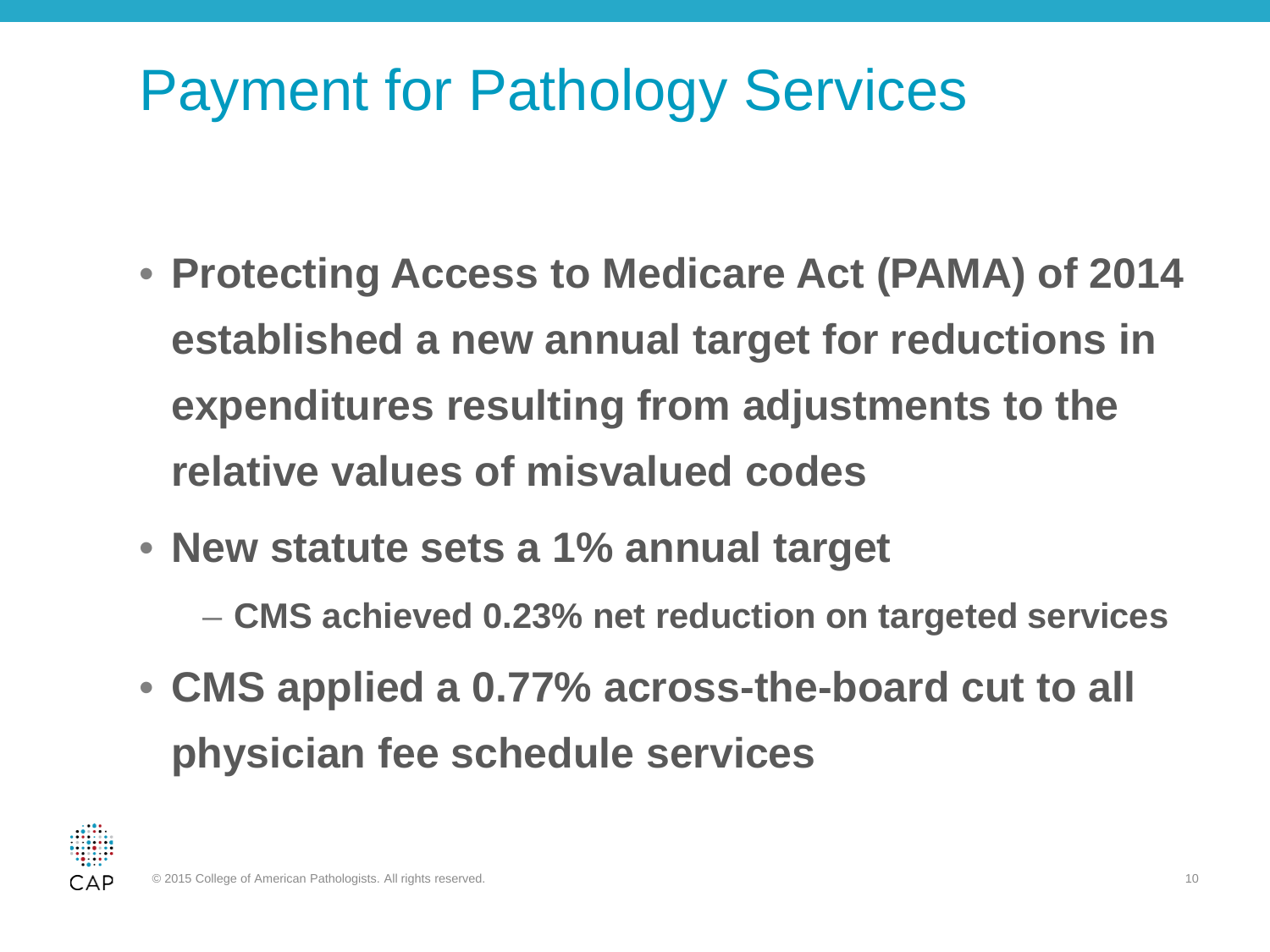#### Prostate Biopsy Services

- **In 2009, CMS created four G codes for the surgical pathology of prostate saturation biopsy services.**
- **CMS changed the set of descriptors in 2013, 2014, and in 2015.**
- **2015 changes eliminated codes G0417, G0418, and G0419, and revised the descriptor for G0416 – the code would apply to all prostate biopsy specimens regardless of the number of specimens or technique used to obtain the biopsy.**
- **CMS stated this simplified the coding and mitigated overutilization incentives. College of American Pathologists. All rights reserved.** 11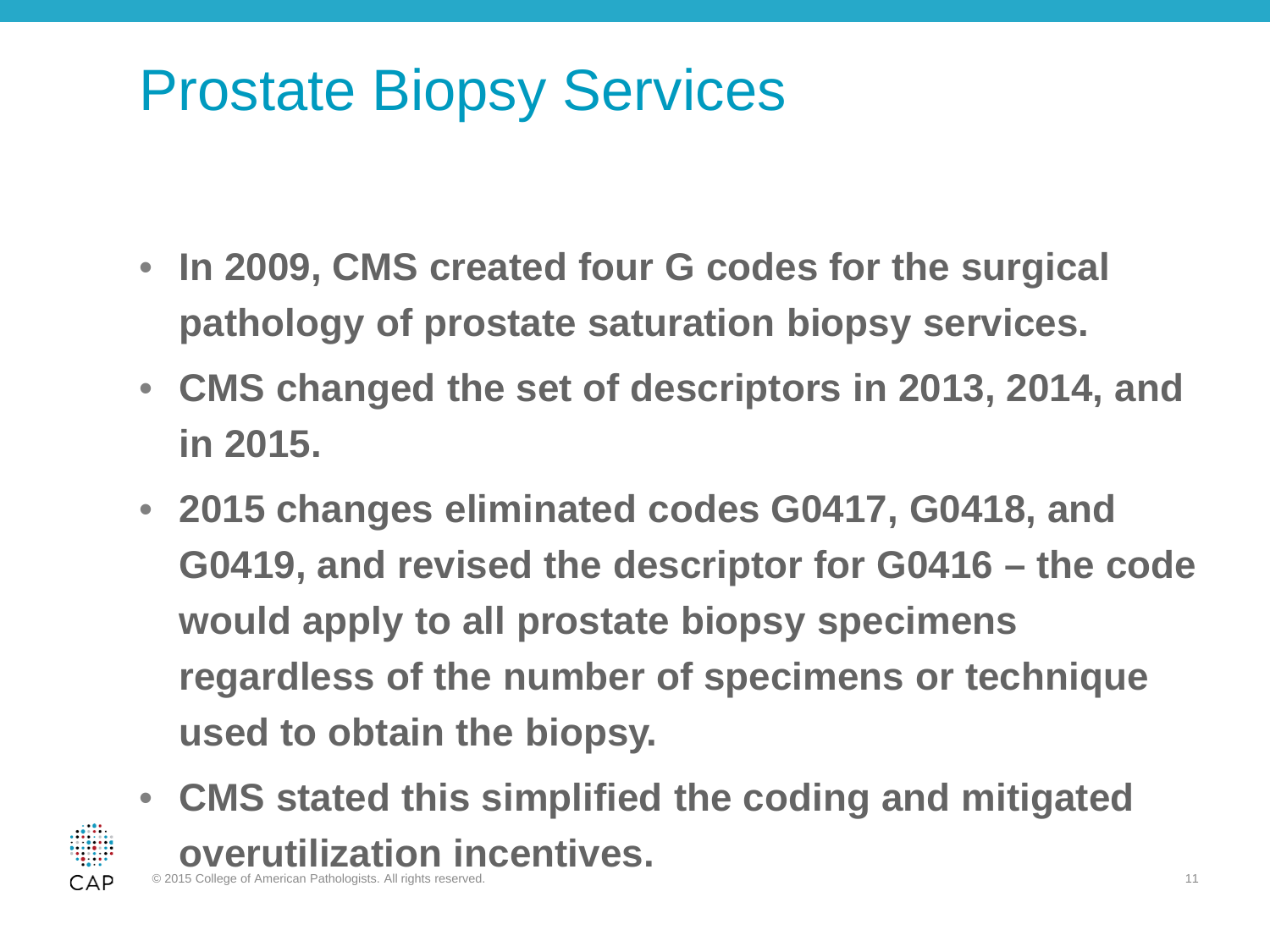## Prostate Biopsy Services

| <b>CPT Code</b> | MOD       | <b>DESCRIPTOR</b>         | 2015<br><b>Payment</b> | 2016<br><b>Payment</b> | <b>Percentage</b><br><b>Change</b> |
|-----------------|-----------|---------------------------|------------------------|------------------------|------------------------------------|
| G0416           |           | Prostate biopsy, any mthd | \$649.32               | \$533.84               | $-17.8%$                           |
| G0416           | 26        | Prostate biopsy, any mthd | \$182.90               | \$158.00               | $-13.6%$                           |
| G0416           | <b>TC</b> | Prostate biopsy, any mthd | \$466.42               | \$375.83               | $-19.4%$                           |

- **For 2015, G0416 was identified by CMS as a potentially misvalued service.**
- **The AMA RUC and CMS evaluated the technical component direct practice expense inputs and the professional component in 2015 because they were based on outdated information and a coding structure that no longer exists.**

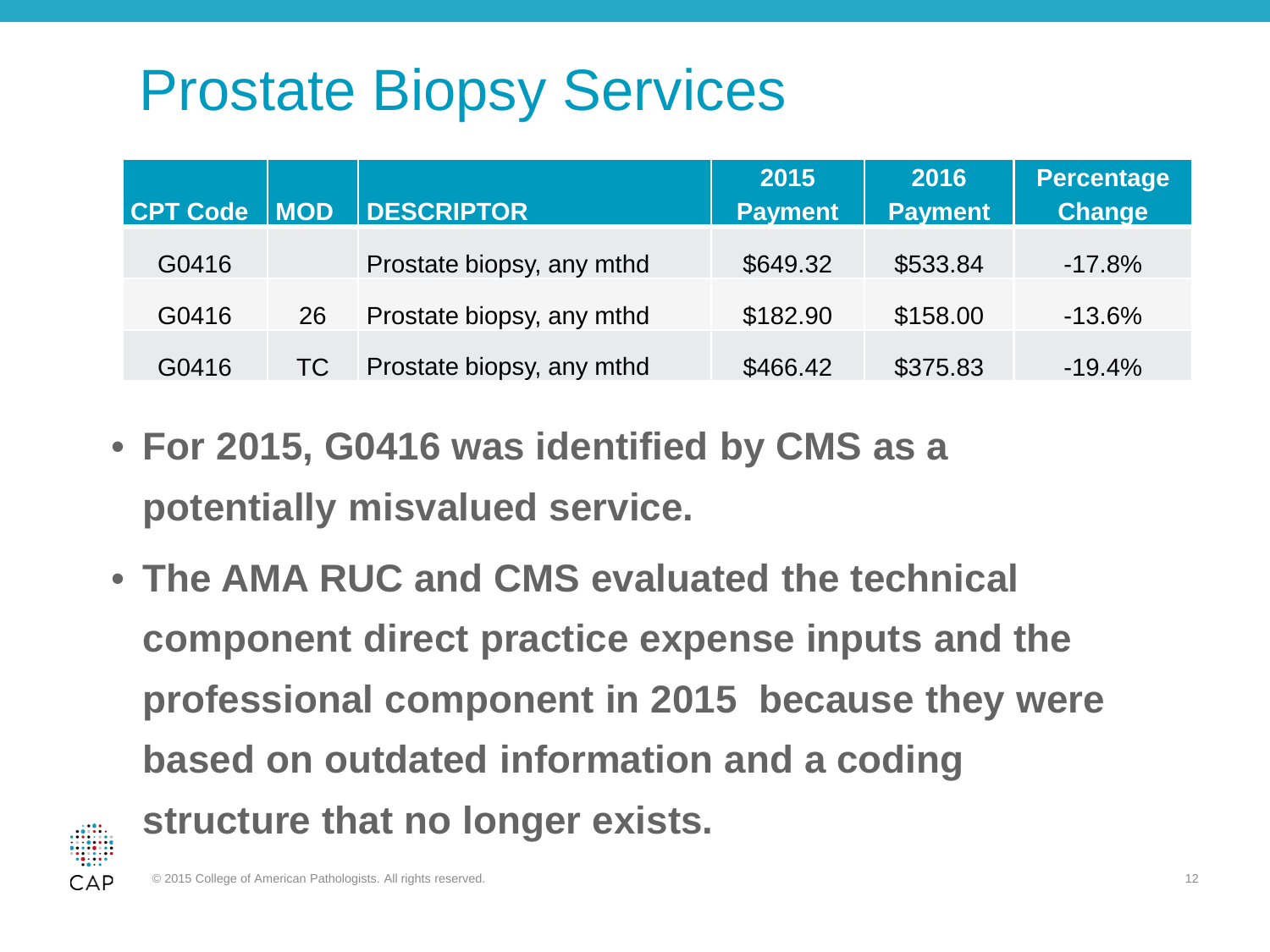## Prostate Biopsy Services

| CPT Code   MOD |    | <b>DESCRIPTOR</b>         | 2015<br><b>Payment</b> | 2016<br><b>Payment</b> | <b>Percentage</b><br><b>Change</b> |
|----------------|----|---------------------------|------------------------|------------------------|------------------------------------|
| G0416          |    | Prostate biopsy, any mthd | \$649.32               | \$533.84               | $-17.8%$                           |
| G0416          | 26 | Prostate biopsy, any mthd | \$182.90               | \$158.00               | $-13.6%$                           |
| G0416          | TC | Prostate biopsy, any mthd | \$466.42               | \$375.83               | $-19.4%$                           |

- **Due to the TC review and shifts in medical service volume from the change in the description of service, the payment for these services decreased significantly. These decreases will be phased in over two years, barring any other changes to the 2017 values.**
- **CMS anticipates a RUC recommendation for the work RVU for 2017. The CMS may then alter the work RVU for 2017.**

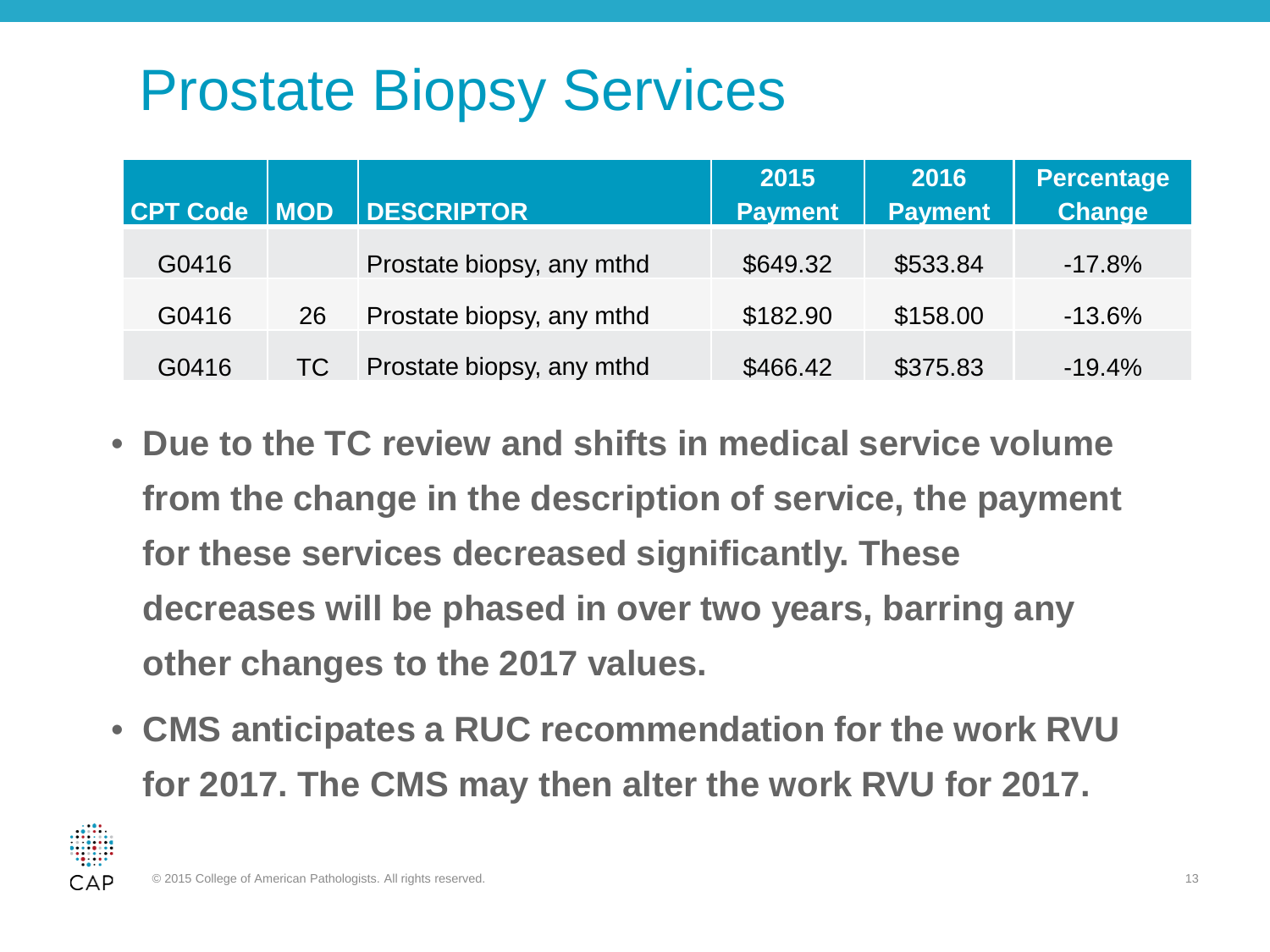#### Immunofluorescent Studies

|             |            | 2015        | 2016        | 2015       | 2016       |                |                |                   |
|-------------|------------|-------------|-------------|------------|------------|----------------|----------------|-------------------|
| <b>CPT</b>  |            | <b>Work</b> | <b>Work</b> | <b>PE</b>  | <b>PE</b>  | 2015           | 2016           | <b>Percentage</b> |
| <b>Code</b> | <b>MOD</b> | <b>RVU</b>  | <b>RVU</b>  | <b>RVU</b> | <b>RVU</b> | <b>Payment</b> | <b>Payment</b> | <b>Change</b>     |
| 88346       |            | 0.86        | 0.74        | 2.21       | 1.85       | \$111.03       | \$93.87        | $-15.5%$          |
| 88346       | 26         | 0.86        | 0.74        | 0.35       | 0.31       | \$43.84        | \$38.34        | $-12.6%$          |
| 88346       | <b>TC</b>  | 0.00        | 0.00        | 1.86       | 1.54       | \$67.20        | \$55.53        | $-17.4%$          |
| 88350*      |            | <b>NA</b>   | 0.56        | <b>NA</b>  | 1.45       | <b>NA</b>      | \$72.37        | <b>NA</b>         |
| 88350*      | 26         | <b>NA</b>   | 0.56        | <b>NA</b>  | 1.22       | <b>NA</b>      | \$28.66        | <b>NA</b>         |
| 88350*      | TC         | <b>NA</b>   | 0.00        | <b>NA</b>  | 0.23       | <b>NA</b>      | \$43.71        | <b>NA</b>         |

\* 88350 is a new CPT code for 2016

**For CPT 2016, the Panel revised 88346, created add-on code 88350, and deleted 88347.**

**88346 - Immunofluorescence, per specimen; initial single antibody stain procedure**



© 2015 College of American Pathologists. All rights reserved. 14 **88350 - Immunofluorescence, per specimen; each additional single antibody stain procedure (List separately in addition to code for primary procedure)**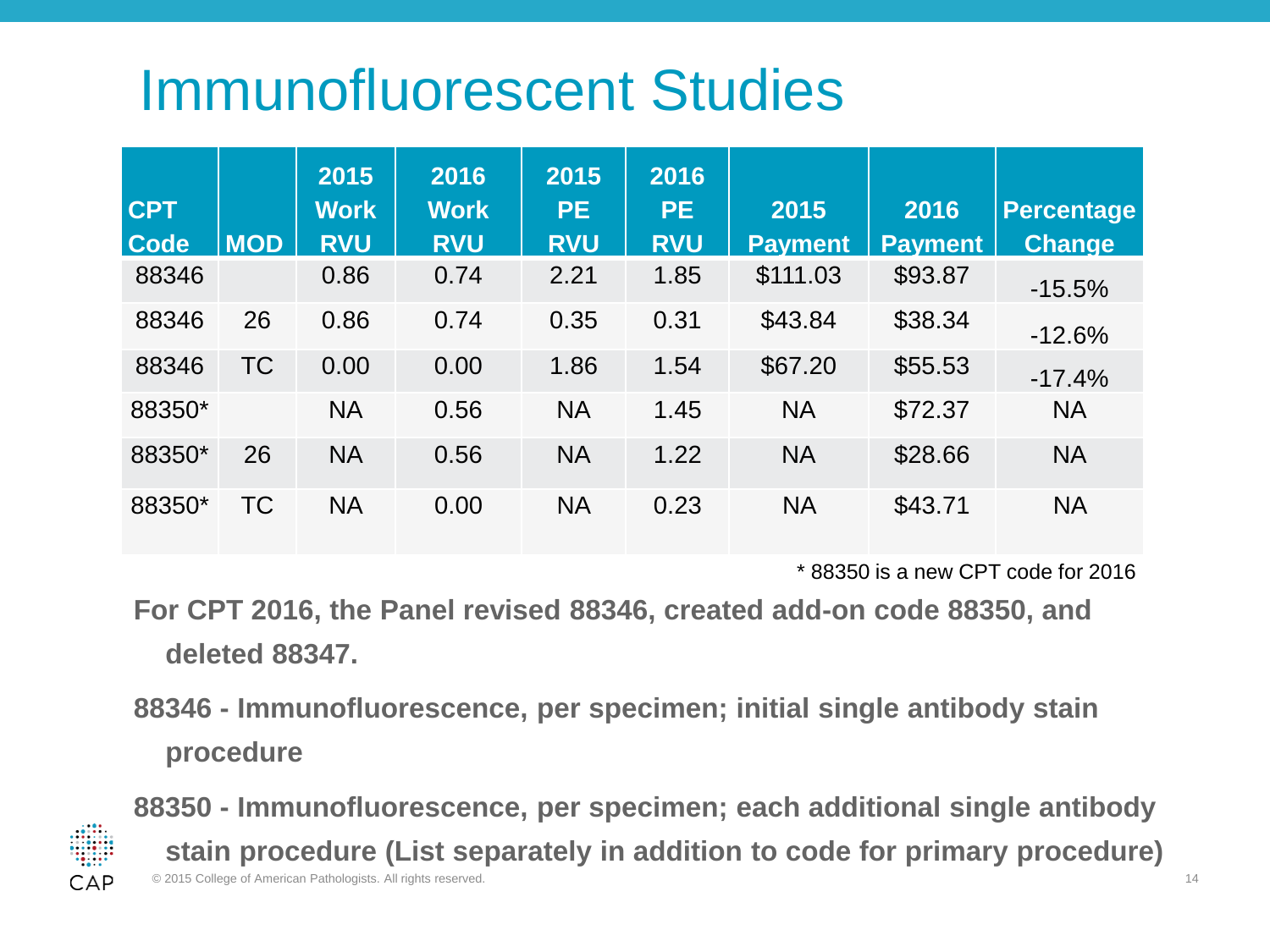#### Payment for Pathology Add-on Services

| <b>CPT</b><br><b>Code</b> | <b>DESCRIPTION</b>              | <b>Work</b><br><b>RVU</b><br>2015 | <b>Work</b><br><b>RVU</b><br>2016 | <b>Change</b><br>in Work<br><b>RVU</b> | <b>Percentage</b><br><b>Change in</b><br><b>Work RVU</b> |
|---------------------------|---------------------------------|-----------------------------------|-----------------------------------|----------------------------------------|----------------------------------------------------------|
| 88350                     | Immunofluor addl antibody stain | <b>NA</b>                         | 0.56                              | <b>NA</b>                              | <b>NA</b>                                                |
| 88341                     | Immunohisto addl antibody slide | 0.42                              | 0.53                              | 0.11                                   | 26%                                                      |
|                           | In situ hybridization addl      |                                   |                                   |                                        |                                                          |
| 88364                     | probe(fish)                     | 0.53                              | 0.67                              | 0.14                                   | 26%                                                      |
|                           | M/phmtrc alys ish quant/semiq   |                                   |                                   |                                        |                                                          |
| 88369                     | addl probe                      | 0.53                              | 0.67                              | 0.14                                   | 26%                                                      |

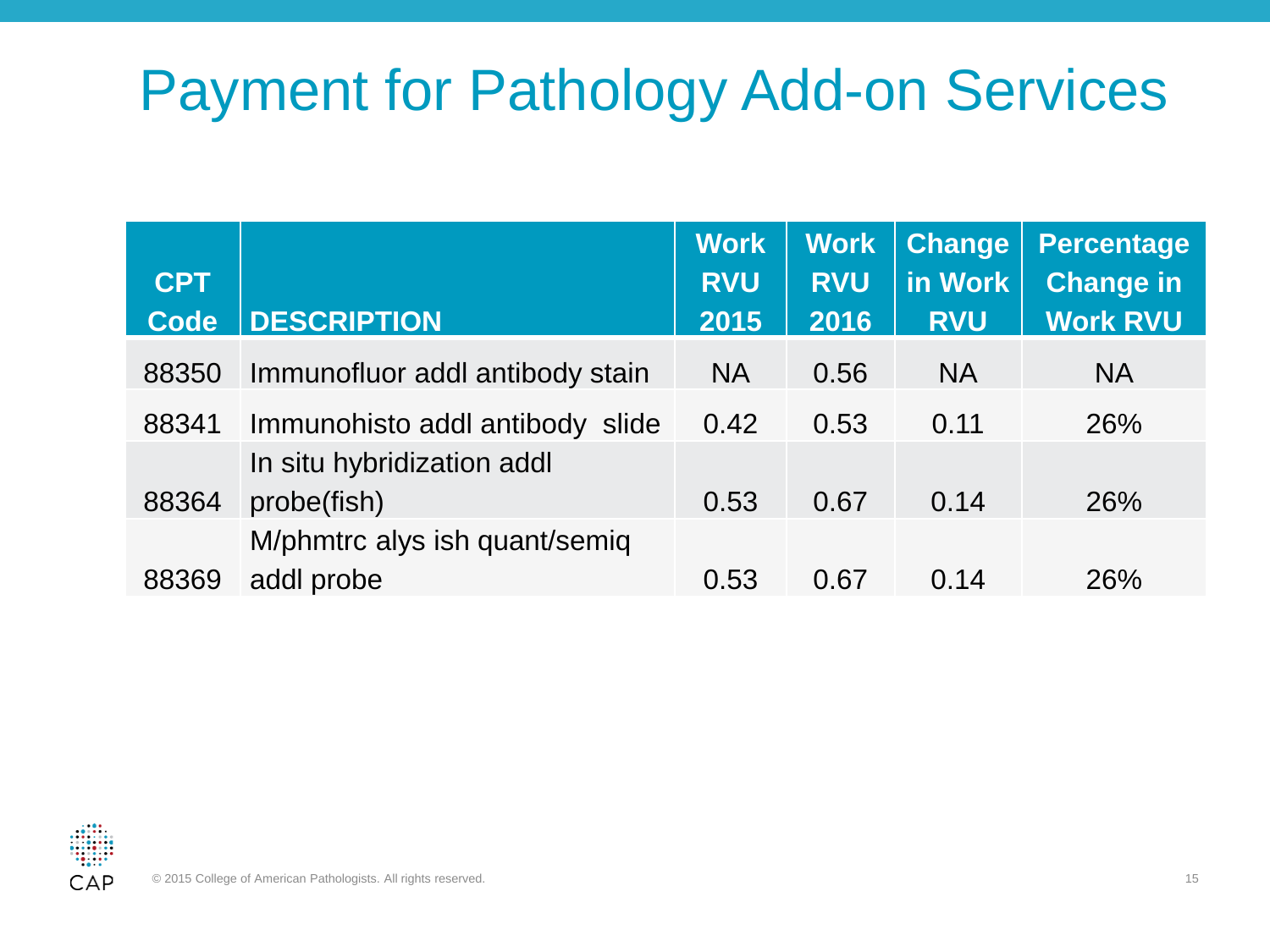## Payment for In Situ Hybridization

| <b>CPT</b> | Code MOD DESCRIPTION                        | 2015     | 2016<br><b>Payment Payment Change</b> | Percentage |
|------------|---------------------------------------------|----------|---------------------------------------|------------|
| 88368      | Insitu hybridization manual                 | \$109.24 | \$115.01                              | 5%         |
| 88368 26   | Insitu hybridization manual                 | \$41.32  | \$41.20                               | $0\%$      |
| 88368 TC   | Insitu hybridization manual                 | \$67.91  | \$73.81                               | 9%         |
| 88369      | M/phmtrc alys ish quant/semig addl<br>probe | \$74.02  | \$108.56                              | 47%        |
| 88369 26   | M/phmtrc alys ish quant/semiq addl<br>probe | \$25.15  | \$31.89                               | <b>27%</b> |
| 88369 TC   | M/phmtrc alys ish quant/semig addl<br>probe | \$48.87  | \$76.67                               | 57%        |
| 88377      | M/phmtrc alys ishquant/semi multiplex       | \$214.88 | \$412.02                              | 92%        |
| 88377 26   | M/phmtrc alys ishquant/semi multiplex       | \$65.76  | \$66.28                               | 1%         |
| 88377 TC   | M/phmtrc alys ishquant/semi multiplex       | \$149.12 | \$345.74                              | 132%       |

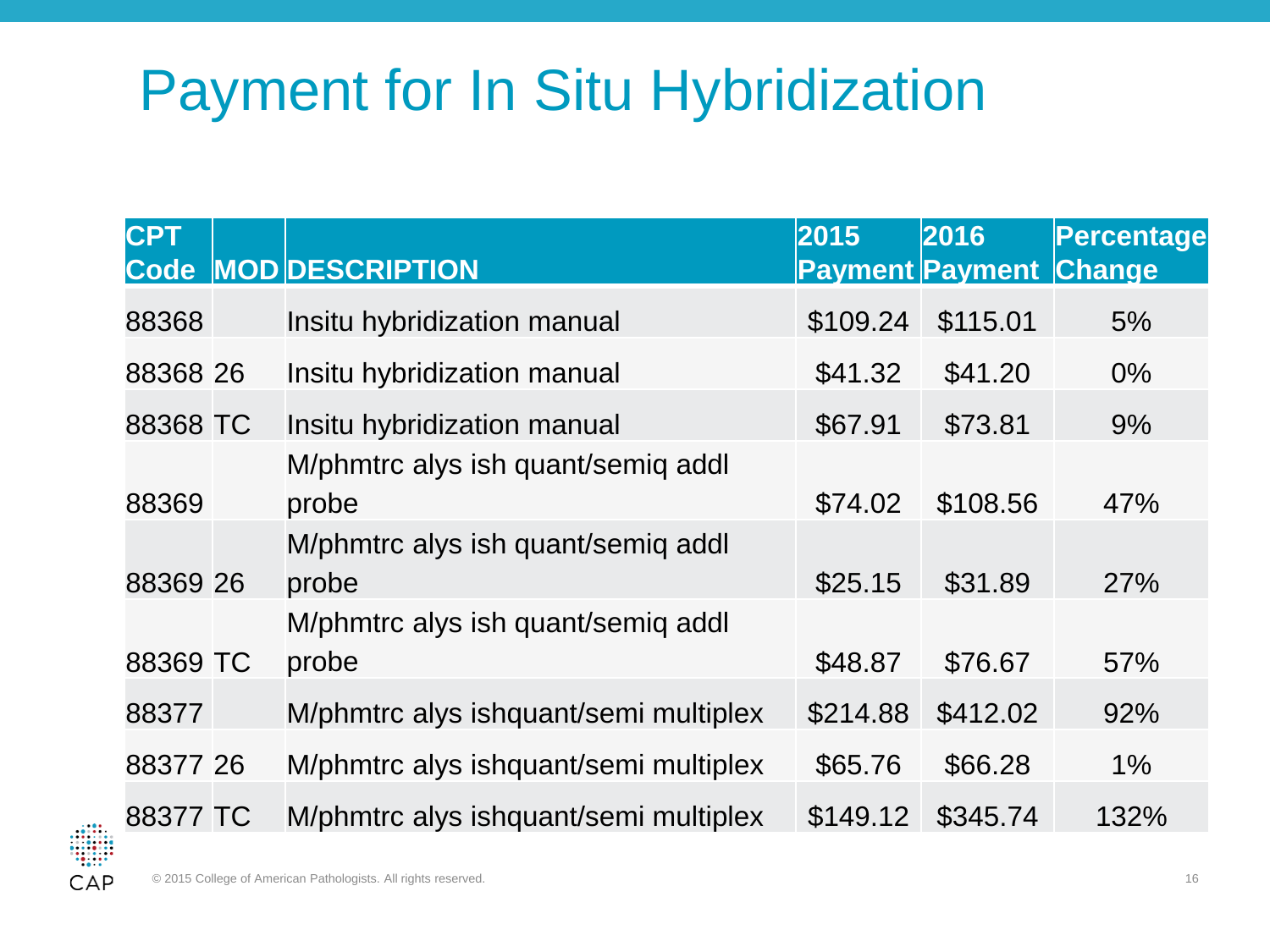| <b>CPT</b><br><b>Code</b> |           | <b>MOD DESCRIPTION</b>      | 2015<br><b>Payment</b> | 2016<br><b>Payment</b> | <b>Percentage</b><br><b>Change</b> |
|---------------------------|-----------|-----------------------------|------------------------|------------------------|------------------------------------|
| 88184                     |           | Flowcytometry/ tc 1 marker  | \$94.51                | \$76.31                | $-19%$                             |
| 88185                     |           | Flowcytometry/tc add-on     | \$57.49                | \$46.22                | $-20%$                             |
| 88312                     |           | Special stains group 1      | \$98.10                | \$98.89                | $1\%$                              |
| 88312                     | 26        | Special stains group 1      | \$28.03                | \$28.30                | $1\%$                              |
| 88312                     | <b>TC</b> | Special stains group 1      | \$70.07                | \$70.58                | $1\%$                              |
| 88313                     |           | Special stains group 2      | \$68.27                | \$69.15                | $1\%$                              |
| 88313                     | 26        | Special stains group 2      | \$12.58                | \$12.54                | $0\%$                              |
| 88313                     | <b>TC</b> | Special stains group 2      | \$55.70                | \$56.61                | 2%                                 |
| 88314                     |           | Histochemical stains add-on | \$75.10                | \$78.10                | 4%                                 |
| 88314                     | 26        | Histochemical stains add-on | \$23.00                | \$23.29                | $1\%$                              |
| 88314                     | <b>TC</b> | Histochemical stains add-on | \$52.10                | \$54.82                | 5%                                 |

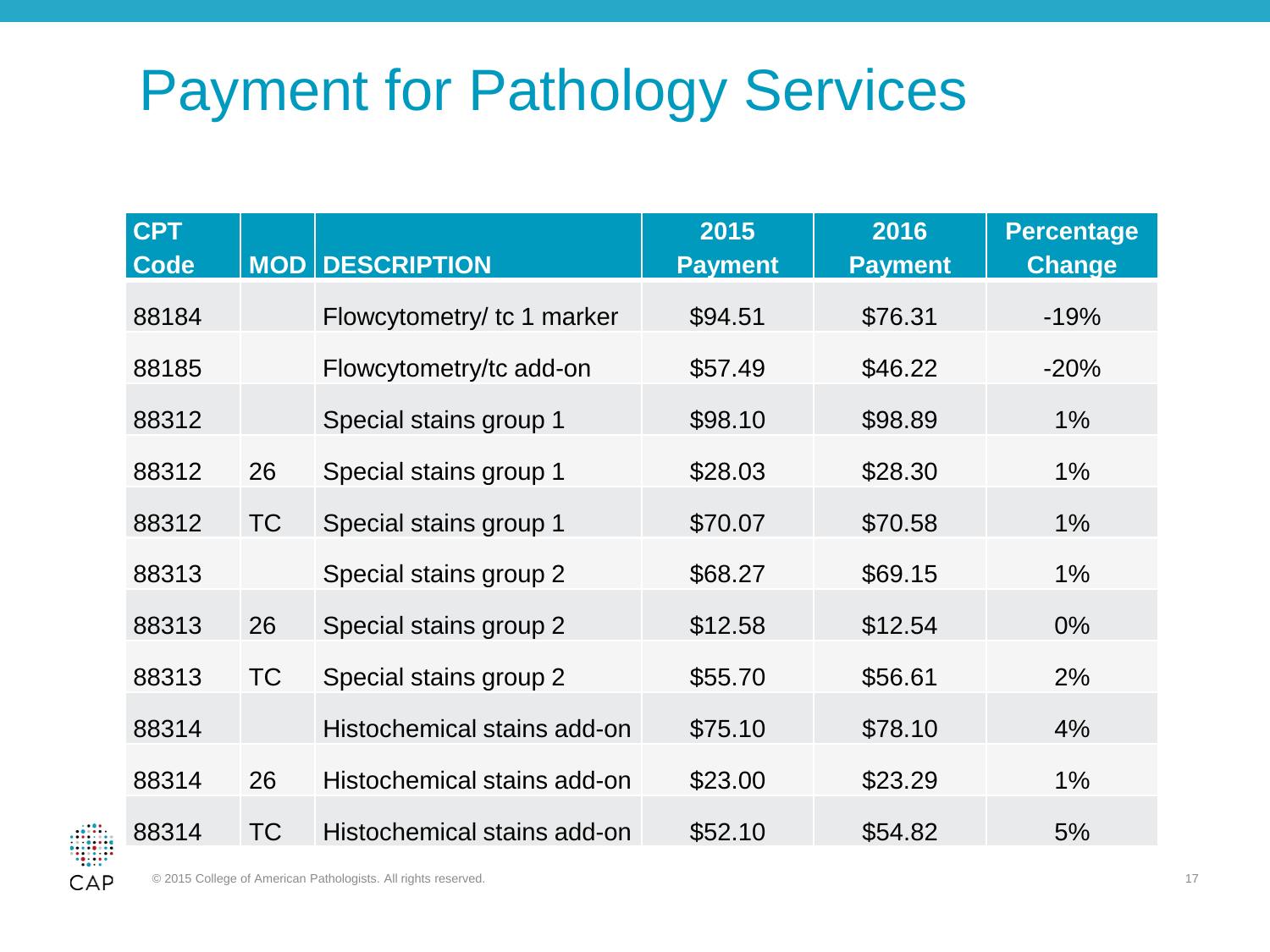## Payment for Immunohistochemistry

| <b>CPT</b><br><b>Code</b> |           | <b>MOD DESCRIPTION</b>             | 2015<br><b>Payment</b> | 2016<br><b>Payment</b> | <b>Percentage</b><br><b>Change</b> |
|---------------------------|-----------|------------------------------------|------------------------|------------------------|------------------------------------|
| 88341                     |           | Immunohisto addl antibody slide    | \$67.91                | \$90.64                | 34%                                |
| 88341                     | 26        | Immunohisto addl antibody slide    | \$21.92                | \$27.95                | 28%                                |
| 88341 TC                  |           | Immunohisto addl antibody slide    | \$45.99                | \$62.70                | 36%                                |
| 88342                     |           | Immunohisto initial antibody stain | \$90.91                | \$107.48               | 18%                                |
| 88342 26                  |           | Immunohisto initial antibody stain | \$36.65                | \$37.26                | 2%                                 |
| 88342 TC                  |           | Immunohisto initial antibody stain | \$54.26                | \$70.22                | 29%                                |
| 88344                     |           | Immunohisto per specim multiplex   | \$117.50               | \$173.77               | 48%                                |
| 88344 26                  |           | Immunohisto per specim multiplex   | \$40.25                | \$40.84                | 2%                                 |
| 88344                     | <b>TC</b> | Immunohisto per specim multiplex   | \$77.26                | \$132.92               | 72%                                |

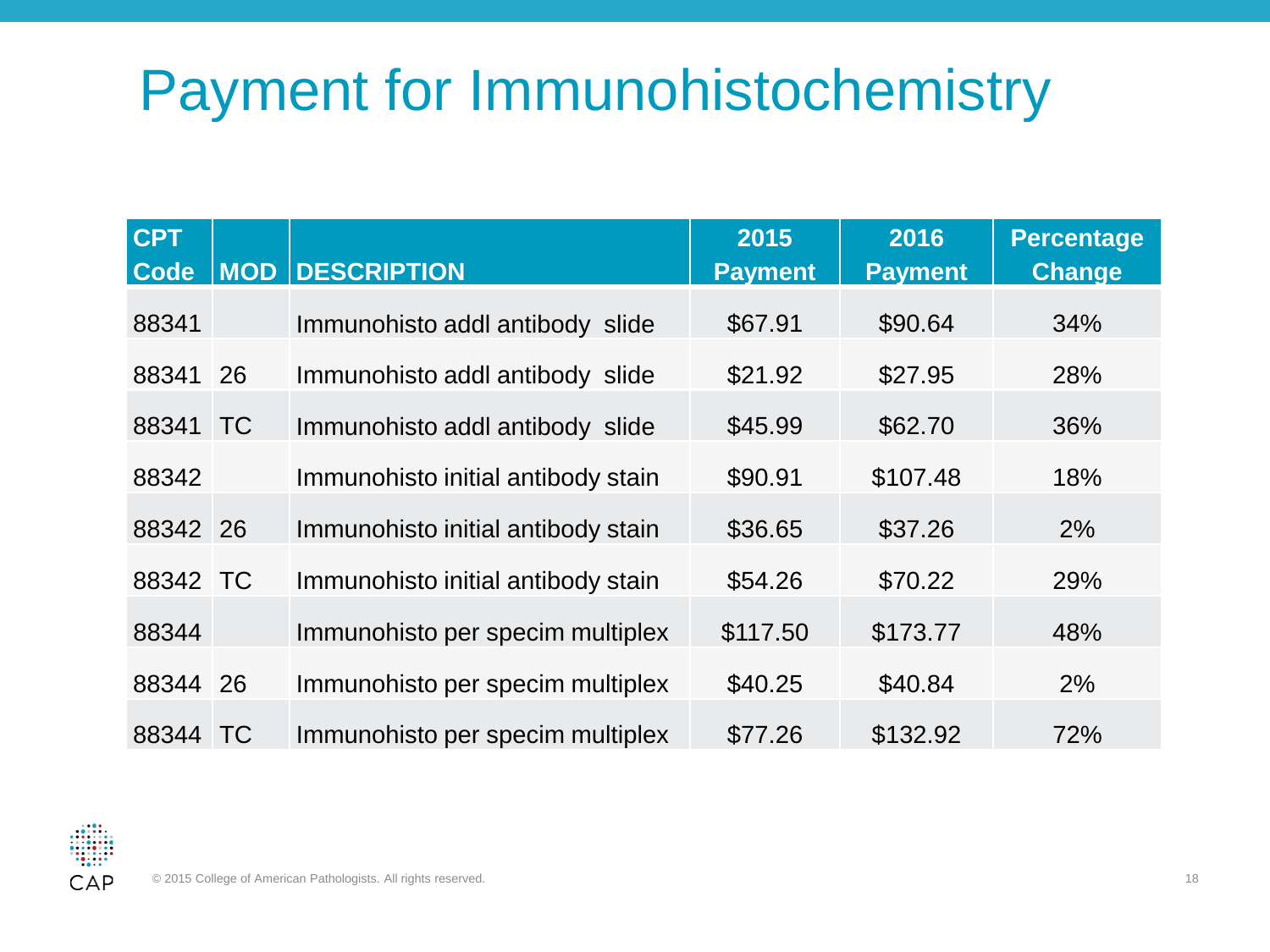#### Payment for Surgical Pathology

| <b>CPT</b><br><b>Code</b> | <b>MOD</b> | <b>DESCRIPTION</b>         |          | 2015 Payment 2016 Payment | <b>Percentage</b><br><b>Change</b> |
|---------------------------|------------|----------------------------|----------|---------------------------|------------------------------------|
| 88304                     |            | Tissue exam by pathologist | \$45.99  | \$46.22                   | $1\%$                              |
| 88304                     | 26         | Tissue exam by pathologist | \$11.86  | \$11.82                   | $0\%$                              |
| 88304                     | <b>TC</b>  | Tissue exam by pathologist | \$34.14  | \$34.39                   | $1\%$                              |
| 88305                     |            | Tissue exam by pathologist | \$73.30  | \$74.16                   | $1\%$                              |
| 88305                     | 26         | Tissue exam by pathologist | \$39.17  | \$39.77                   | 2%                                 |
| 88305                     | <b>TC</b>  | Tissue exam by pathologist | \$34.14  | \$34.39                   | $1\%$                              |
| 88307                     |            | Tissue exam by pathologist | \$307.59 | \$312.06                  | $1\%$                              |
| 88307                     | 26         | Tissue exam by pathologist | \$86.24  | \$87.42                   | $1\%$                              |
| 88307                     | <b>TC</b>  | Tissue exam by pathologist | \$221.35 | \$224.64                  | 1%                                 |
| 88309                     |            | Tissue exam by pathologist | \$466.78 | \$473.29                  | $1\%$                              |
| 88309                     | 26         | Tissue exam by pathologist | \$152.36 | \$154.42                  | 1%                                 |
| 88309                     | <b>TC</b>  | Tissue exam by pathologist | \$314.42 | \$318.87                  | $1\%$                              |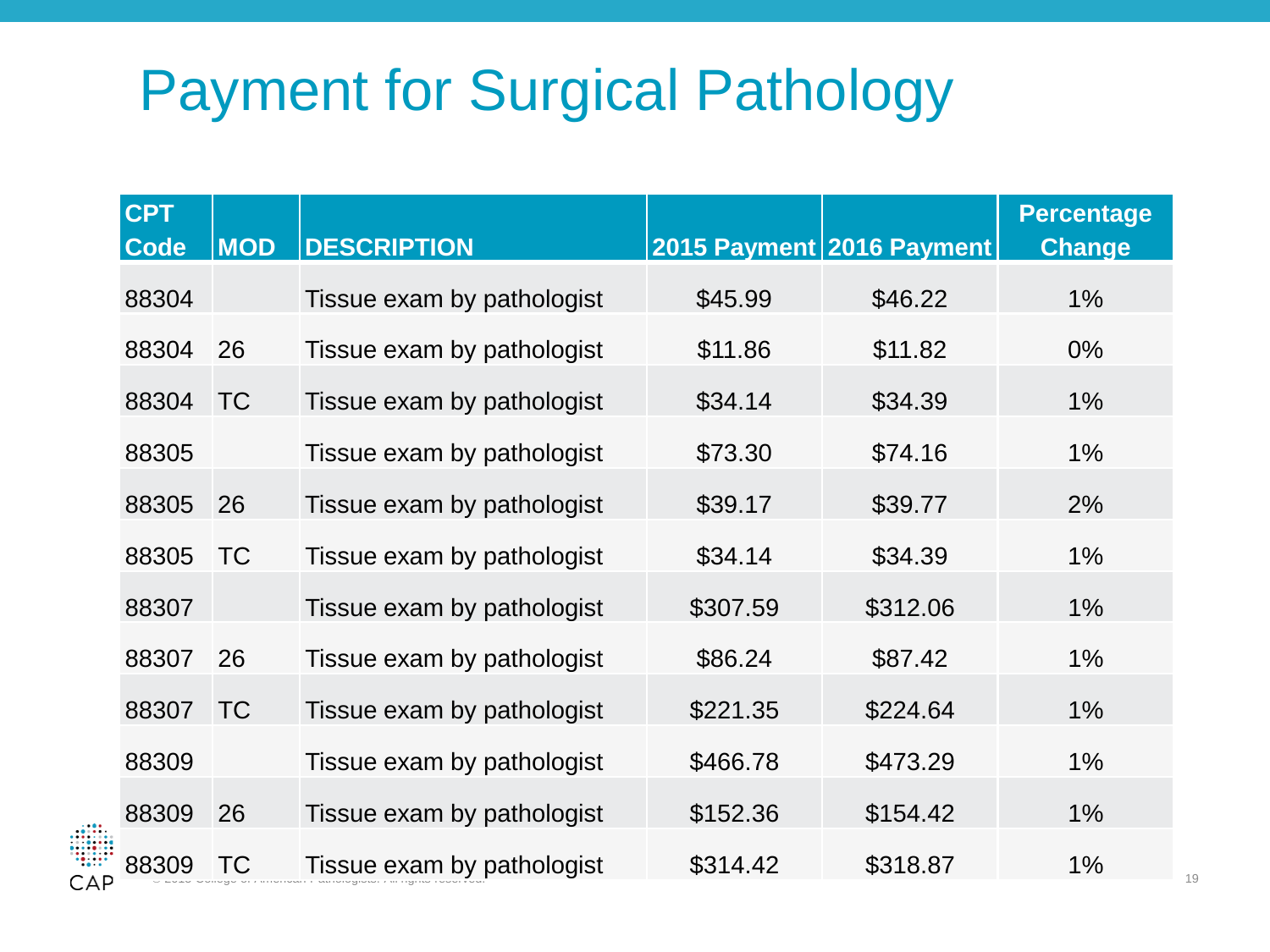#### Reimbursement Policy Changes

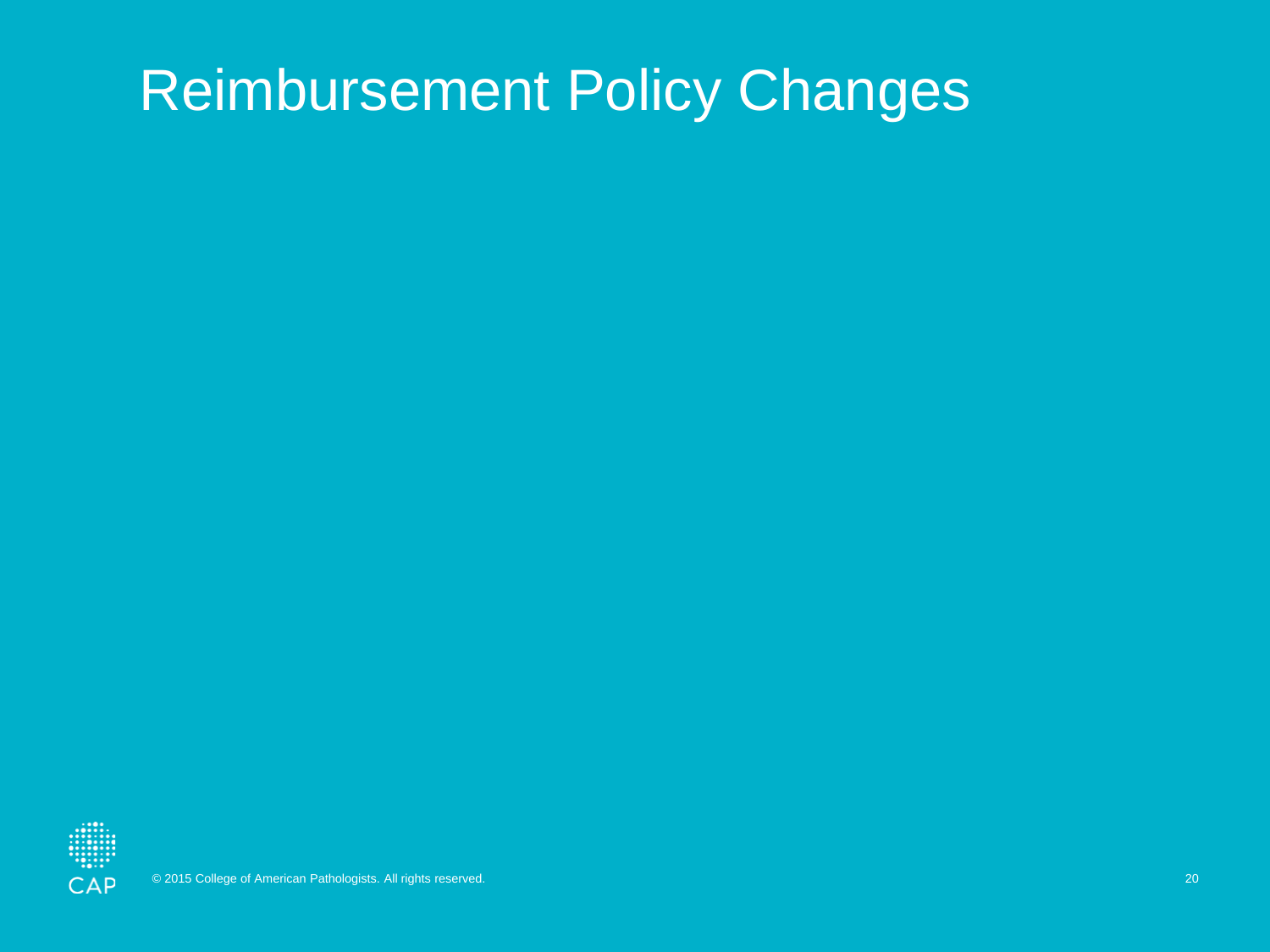## Reimbursement Policy Changes

- **CMS proposed to impact pathologists practice expense RVUs by making wide-ranging standardizations to clinical labor tasks and time across codes.**
	- **CAP advocated that pathology services are unique and should not be subject to blanket standardizing edits.**
		- o **Importantly, CMS did not appear to consider how differing batch and block sizes across codes would interact with the new standard times.**
	- **The Agency mostly agreed with the CAP and only finalized 6 of the 17 proposed standardizations.**
	- **The CAP continues to work with the agency on this and other practice expense issues.**

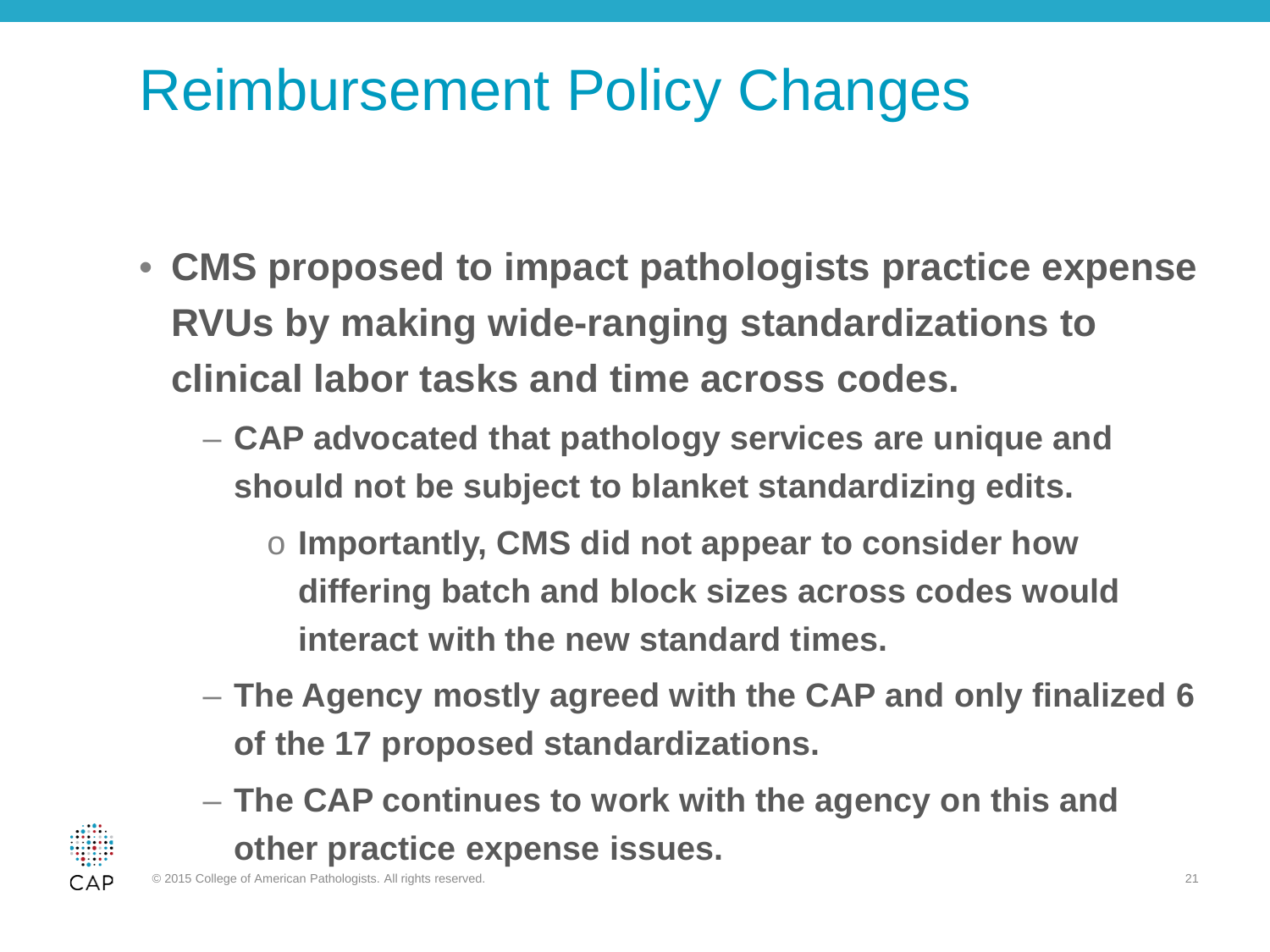#### Misvalued Code Initiative

- **CMS proposes to continue its work examining potentially misvalued services**
- **This may include physician work surveys, data collection, research, and/or analyses**
- **CMS also may use analytic contractors**

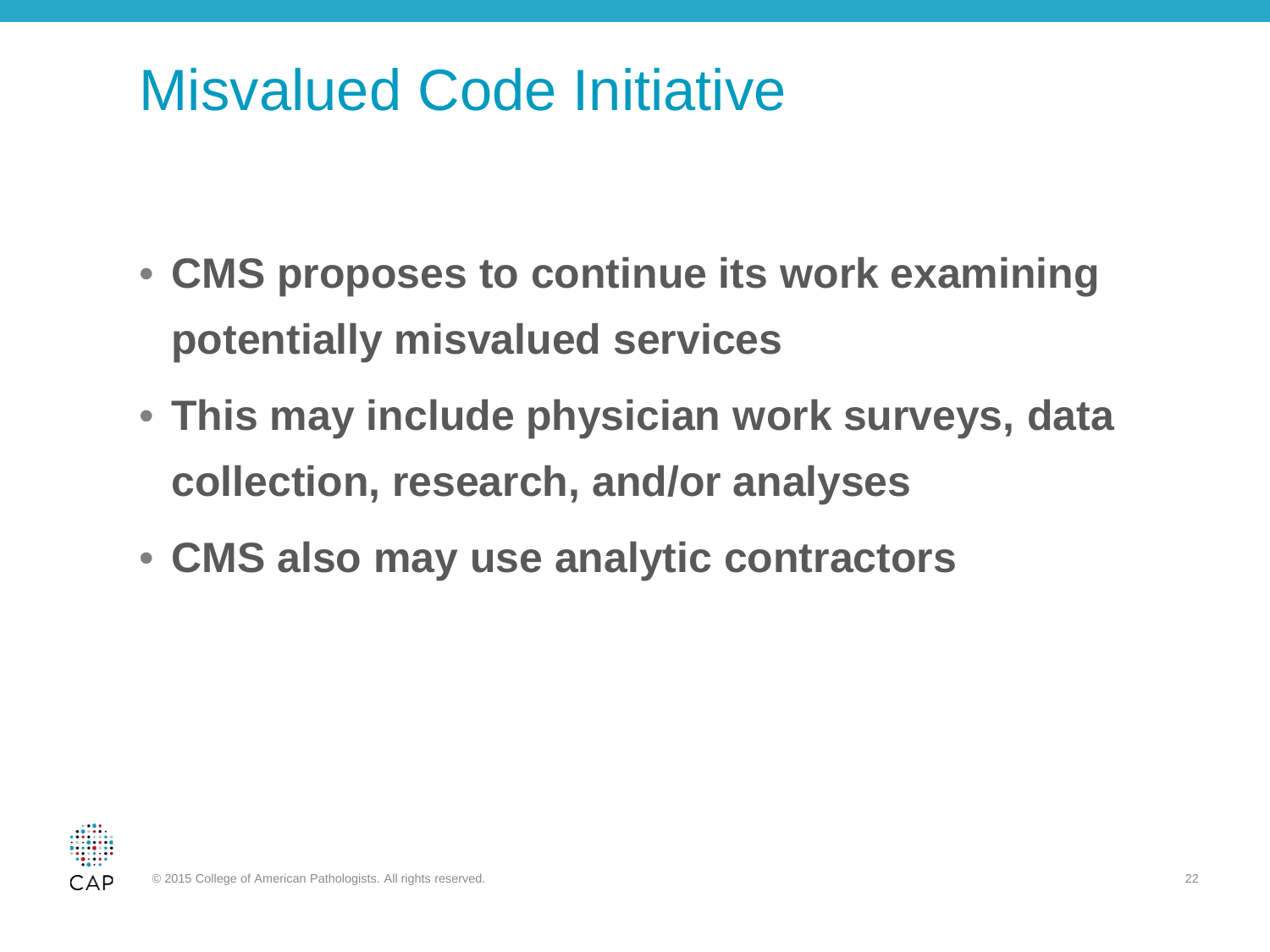#### Misvalued Code Initiative

| <b>Potentially Misvalued Codes Listed in the Final 2016 Medicare</b><br><b>Physician Fee Schedule</b> |                              |  |  |  |  |
|-------------------------------------------------------------------------------------------------------|------------------------------|--|--|--|--|
| Code                                                                                                  | <b>Short Description</b>     |  |  |  |  |
| 10022                                                                                                 | Fna w/image                  |  |  |  |  |
| 36516*                                                                                                | Apheresis selective          |  |  |  |  |
| 38221                                                                                                 | Bone marrow biopsy           |  |  |  |  |
| 88185                                                                                                 | Flowcytometry/tc add-on      |  |  |  |  |
| 88189                                                                                                 | Flowcytometry/read 16 $>$    |  |  |  |  |
| 88321                                                                                                 | Microslide consultation      |  |  |  |  |
| 88360                                                                                                 | Tumor immunohistochem/manual |  |  |  |  |
| 88361                                                                                                 | Tumor immunohistochem/comput |  |  |  |  |

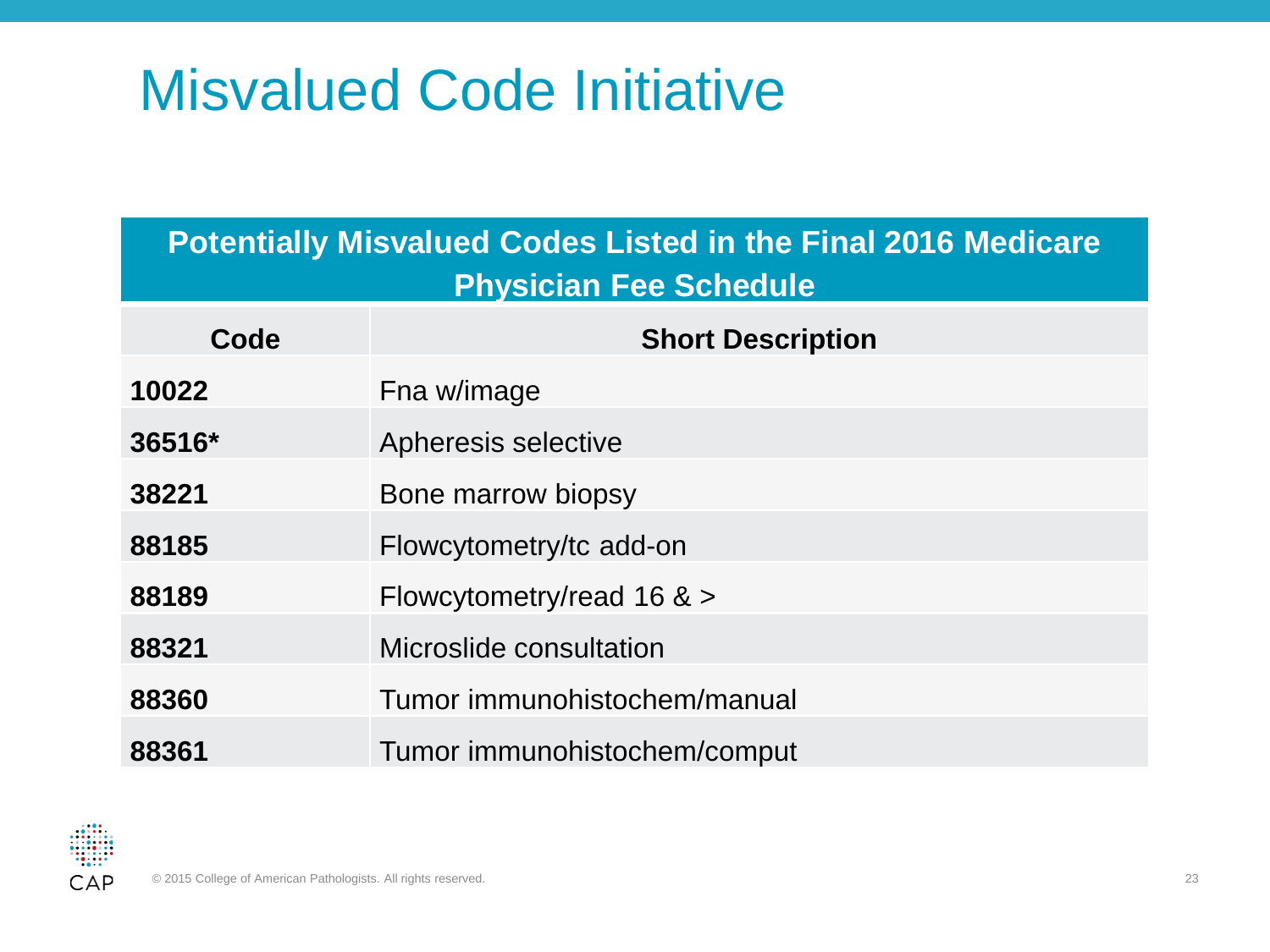#### Hospital Data

- **CMS continues to believe that there are various possibilities for leveraging hospital cost data in technical component methodology in the fee schedule.**
- **CAP continues to disagree with the agency's understanding of the substantial differences in the cost methodologies of the physician fee schedule and hospital cost data.**

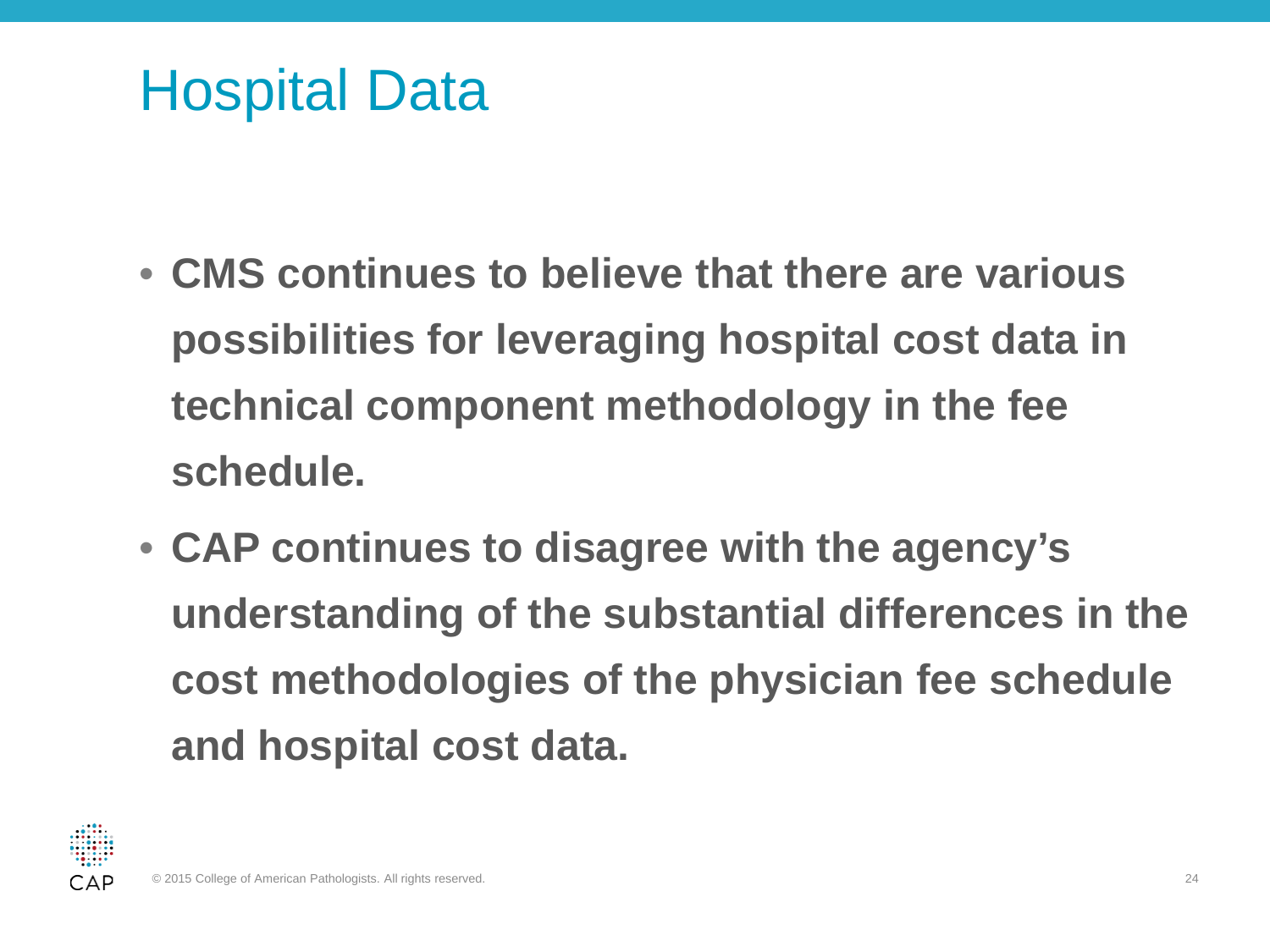#### Physician Self-Referral Update

- **The final rule contained two new exceptions:**
	- **The recruitment of non-physician practitioners**
	- **Time share arrangements**
- **Time share arrangements include hospitals or local physicians who make equipment and services available to an independent physician to treat patients.**
- **The timesharing can only include laboratory services, simple tests such as ones for strep throat, checking one's glucose, or monitoring of blood thinners, that are CLIA waived.**
- **CMS stated it could not "be certain a timeshare arrangement would pose no risk of program or patient abuse"**

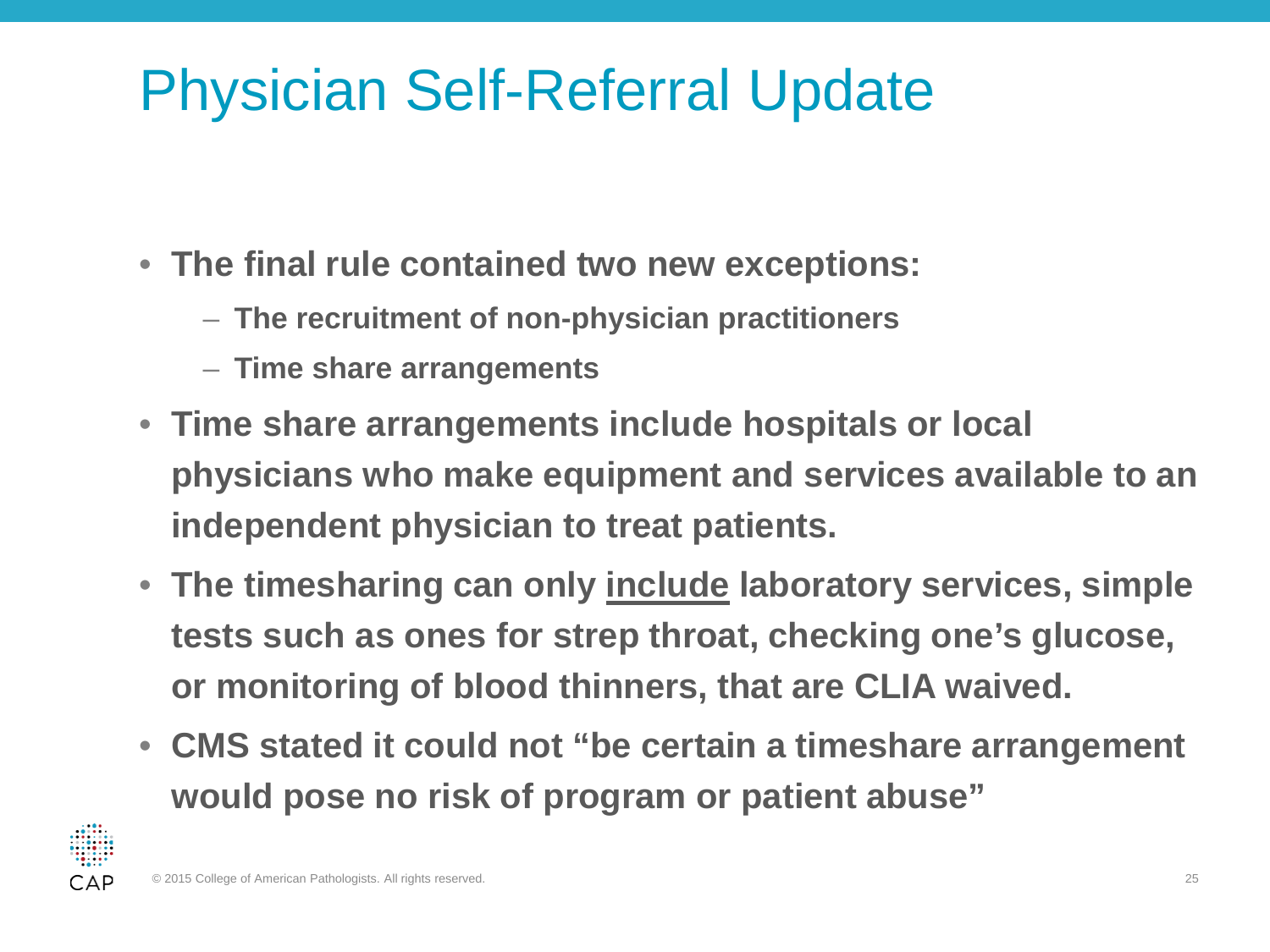## Quality Reporting Initiatives

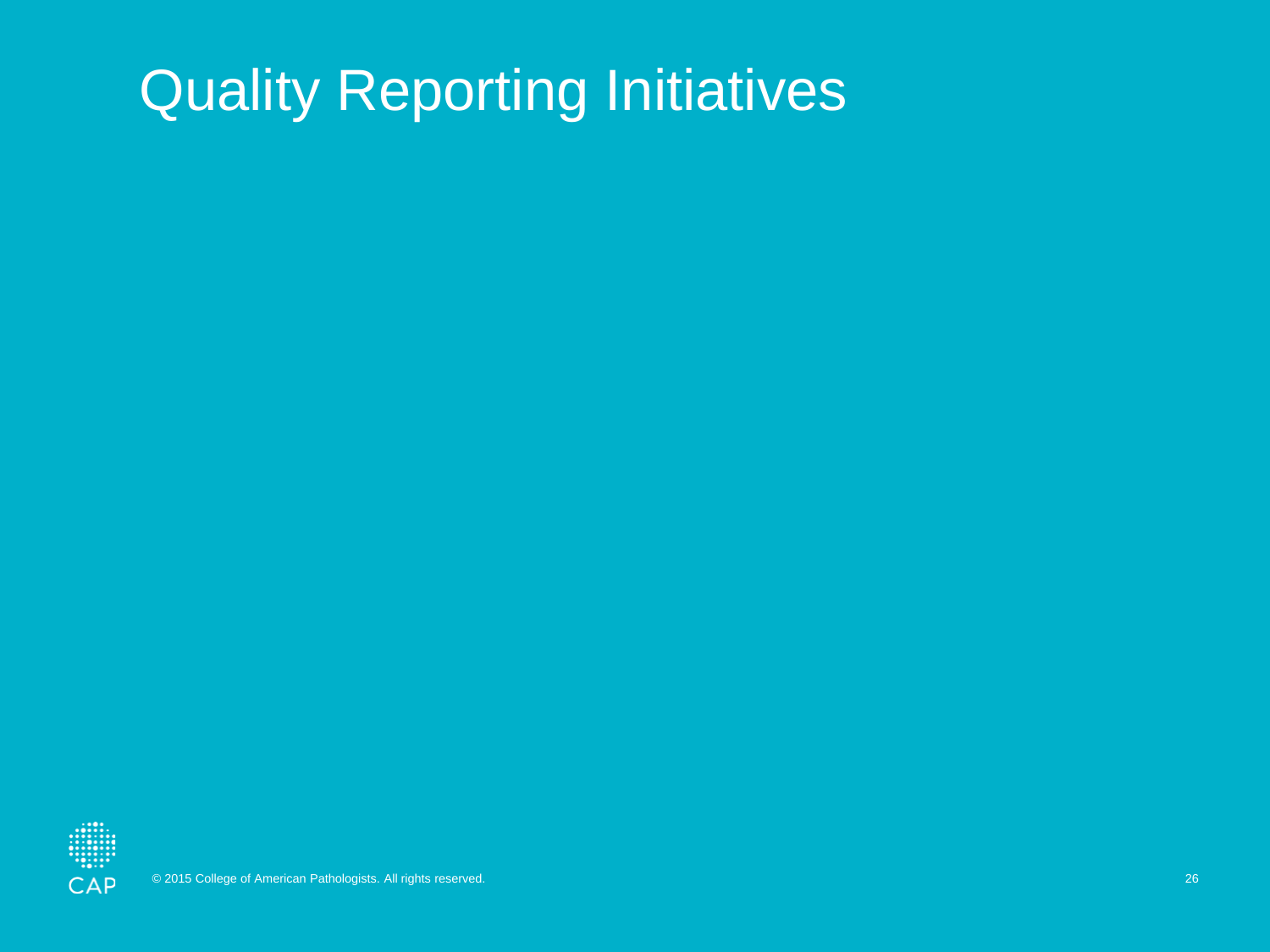#### Final 2016 Fee Schedule Highlights

- **All eight pathology measures are retained in the 2016 Physician Quality Reporting System (PQRS).**
- **CMS clarifies pathologists billing from independent laboratories are not subject to PQRS payment adjustments.**
- **PQRS and Value-Based Modifier (VBM) programs expire after 2018 and are replaced by the new Merit-Based Incentive Payment System (MIPS).**

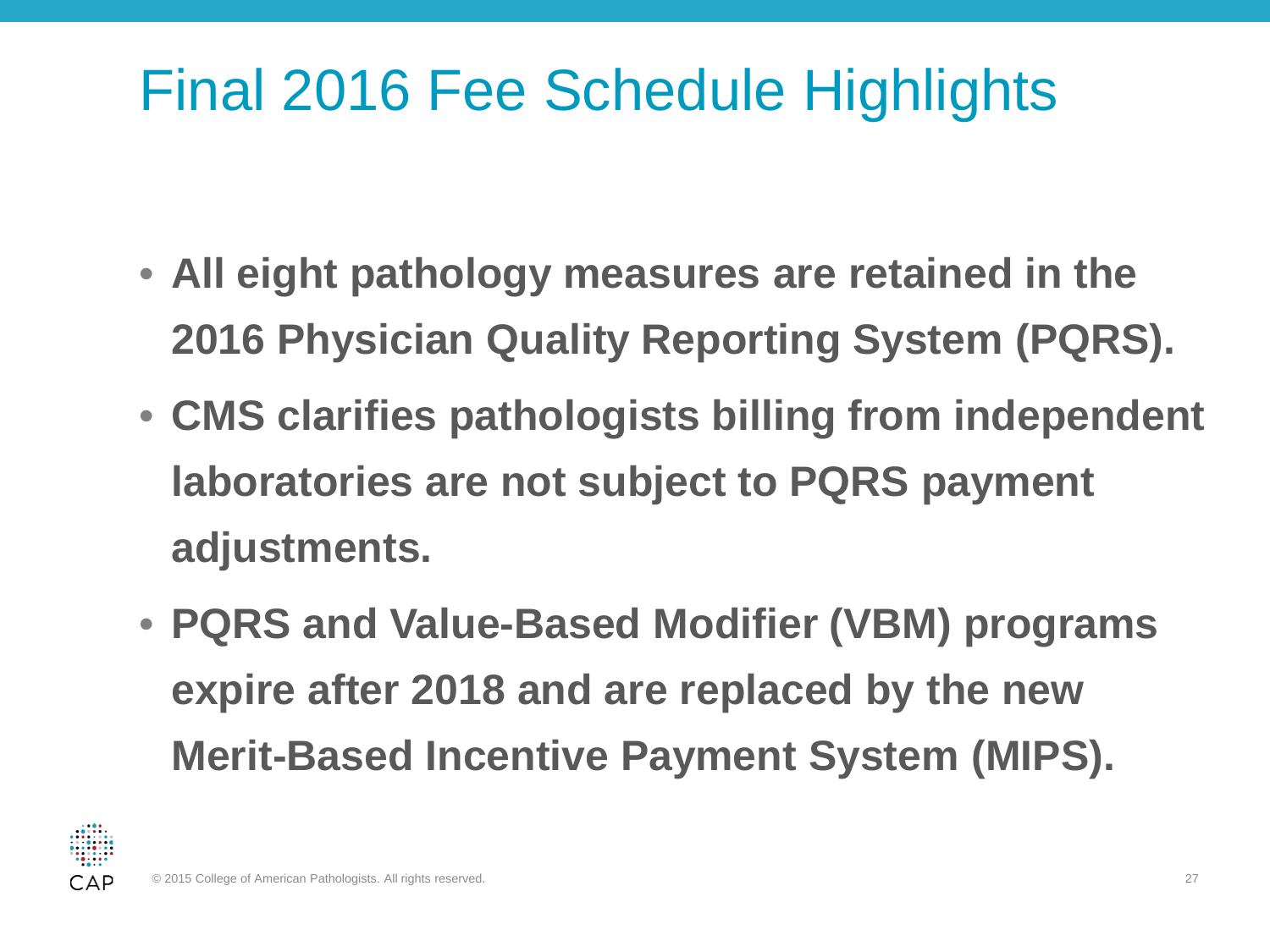### Pathology Measures

- **Breast Cancer Resection Pathology Reporting**
- **Colorectal Cancer Resection Pathology Reporting**
- **Barrett's Esophagus**
- **Radical Prostatectomy Pathology Reporting**
- **Immunohistochemical (IHC) Evaluation of HER2 for Breast Cancer Patients**
- **Lung cancer reporting (biopsy/cytology specimens)\***
- **Lung cancer reporting (resection specimens)\***
- **Melanoma reporting\***

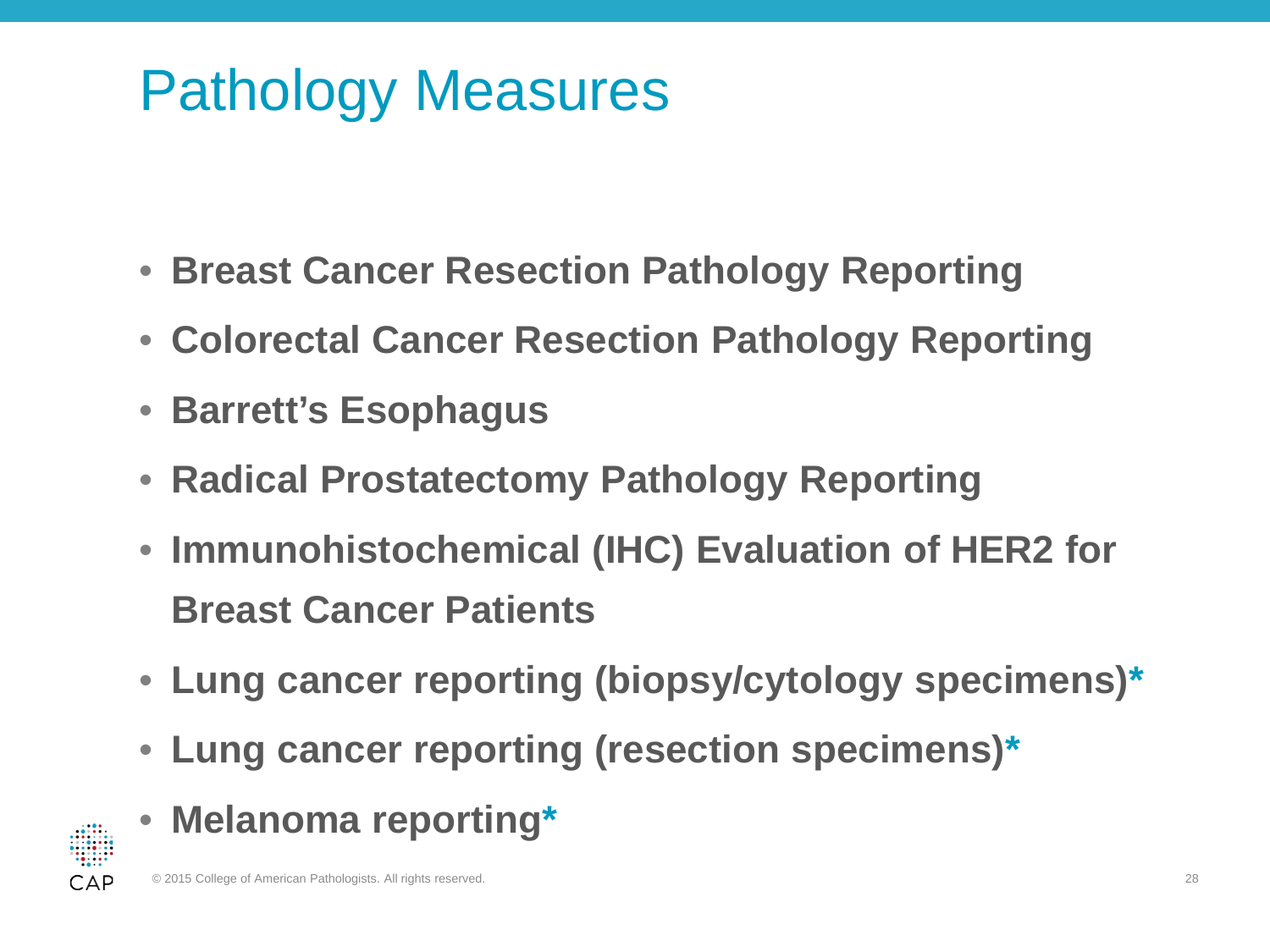## Quality Reporting Initiatives

- **2016 PQRS will affect 2018 PQRS, VBM penalties**
	- **Separate -2% penalty under PQRS program**
	- **+/- 4% VBM adjustment for physicians in groups 10 or more**
	- **+/- 2% VBM adjustment for solo physicians, groups 2-9**
- **VBM will apply to all physicians**
- **Successful PQRS participation in 2016 will stop the 2018 PQRS penalty and automatic VBM penalty.**

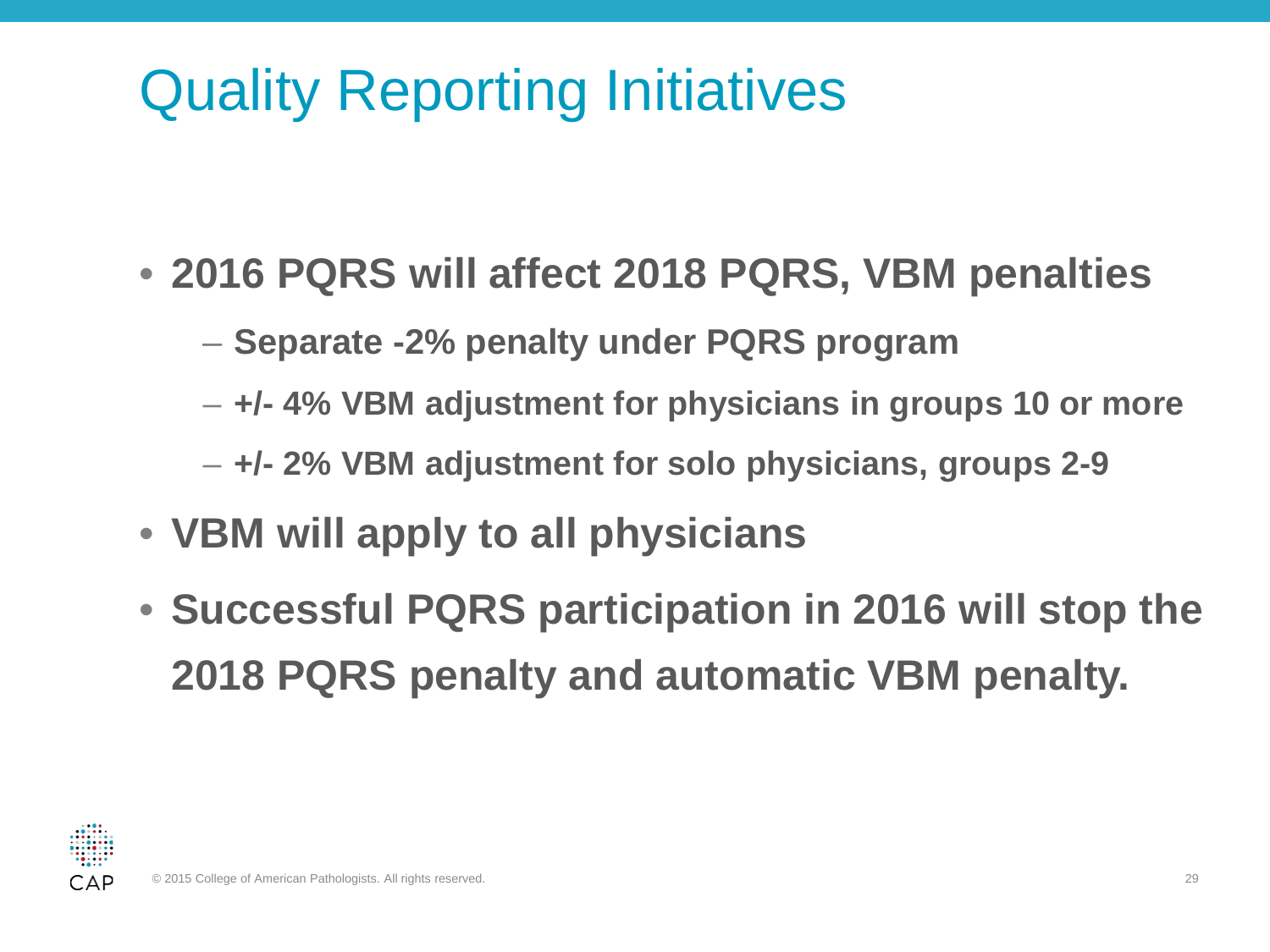# Quality Reporting Initiatives

- **VBM score is a calculation based on performance of the Group (defined by tax identification number (TIN))**
	- **Quality performance**
	- **Cost measures, which are based on the total cost of care attributed to the primary care physician**
	- **For pathology, we are considered to be average cost providers because we do not provide primary care services**

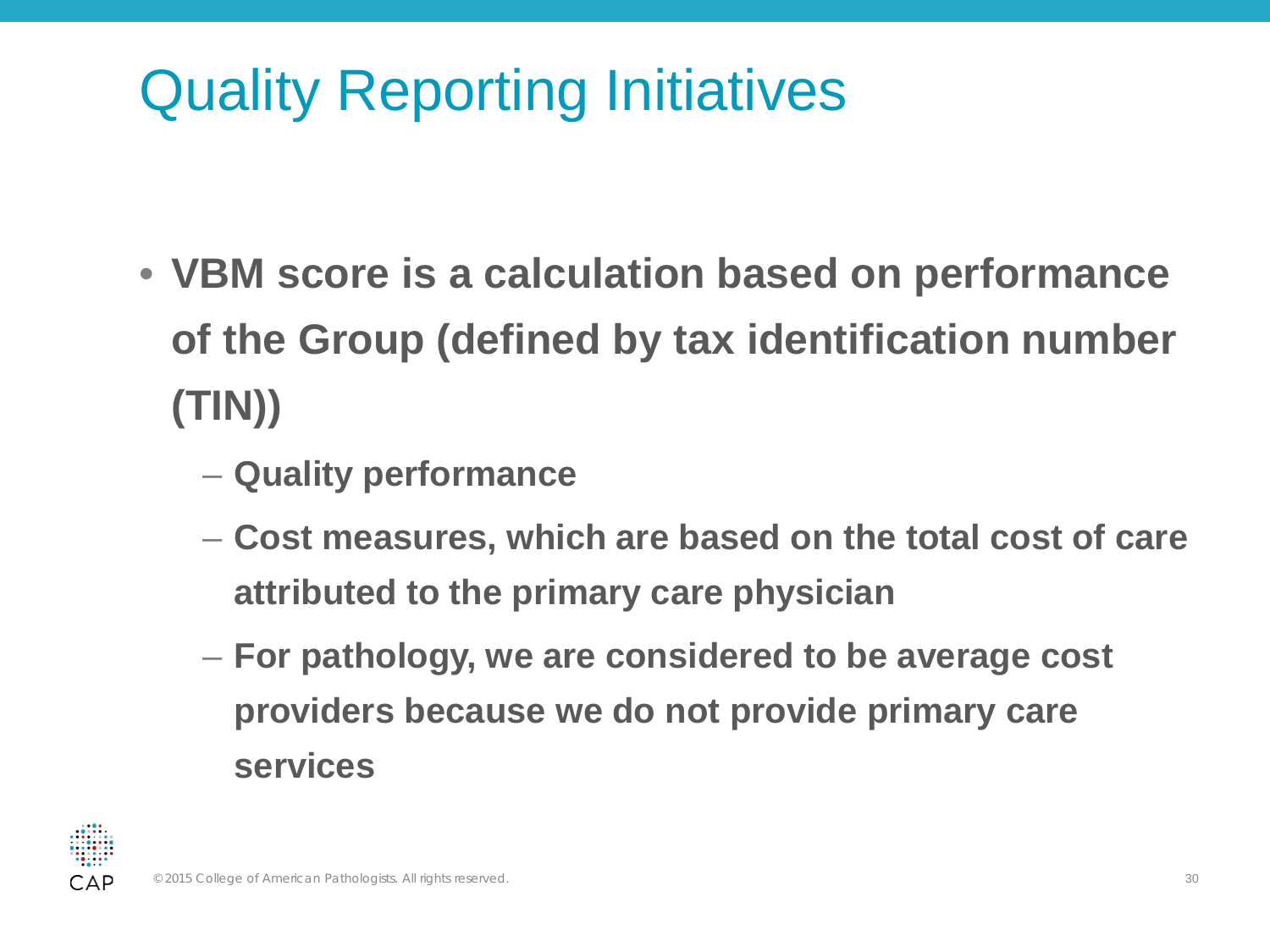# Quality Reporting Initiatives\* (All Physicians are Subject to Quality Tiering)

#### **Successful PQRS Participants in groups of 10 or more**

| <b>Quality/Cost</b>    | <b>Low Cost</b> | <b>Average Cost</b> | <b>High Cost</b> |
|------------------------|-----------------|---------------------|------------------|
| <b>High Quality</b>    | $+4.0x^*$ %     | $+2.0x^*$ %         | $+0.0%$          |
| <b>Average Quality</b> | $+2.0x^*$       | $+0.0\%$            | $-2.0\%$         |
| <b>Low Quality</b>     | $+0.0\%$        | $-2.0%$             | $-4.0%$          |

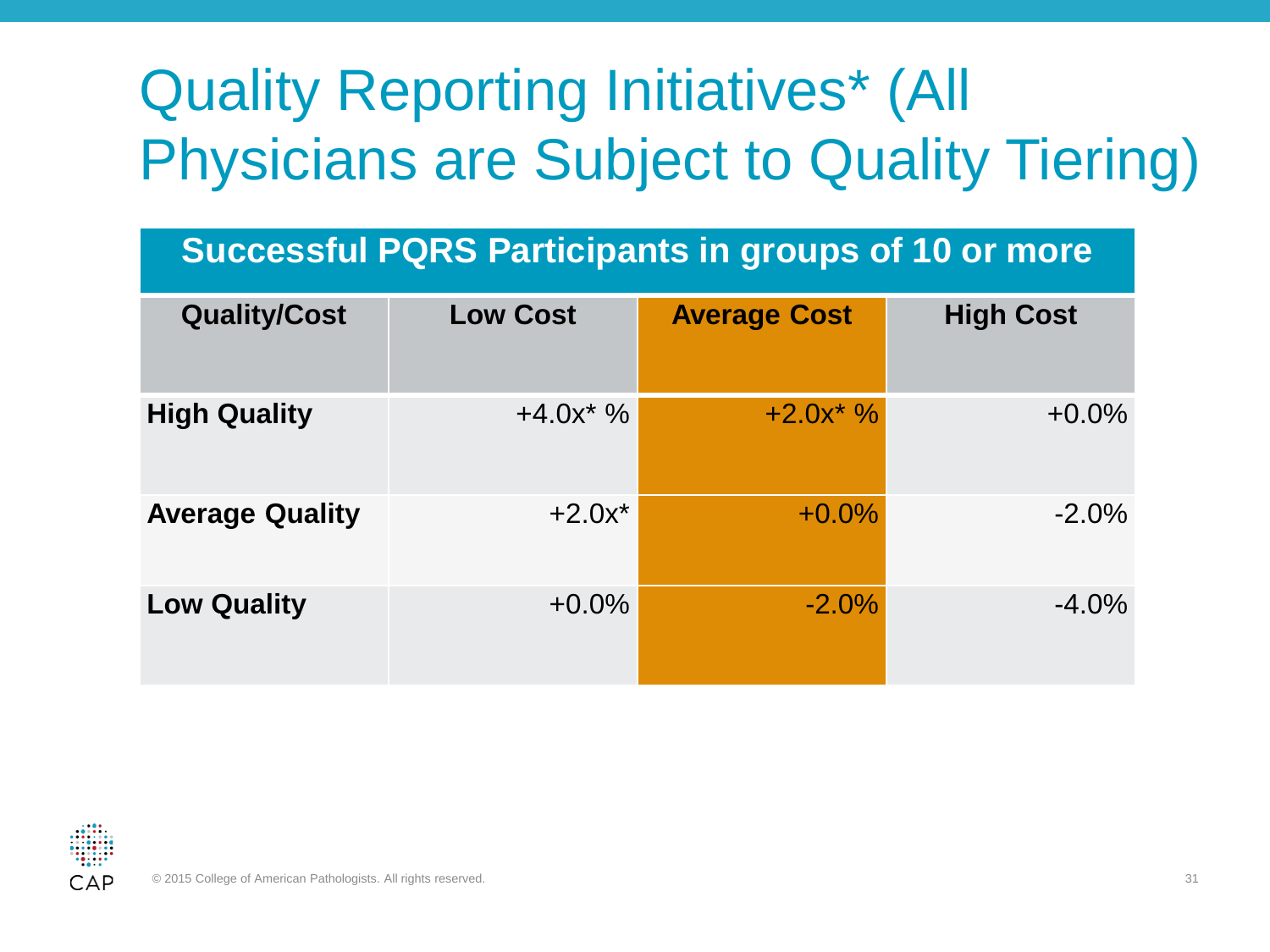## Quality Reporting Initiatives

- **Medicare Access and CHIP Reauthorization Act from April 2015 establishes the Merit-Based Incentive Payment System (MIPS) in 2019.** 
	- **MIPS scores are dependent upon quality, resource use, EHR, and clinical practice improvement activities**
	- **CAP provision in the law provides flexibility for pathologists in the MIPS**
- **CAP will engage with CMS on the new program**

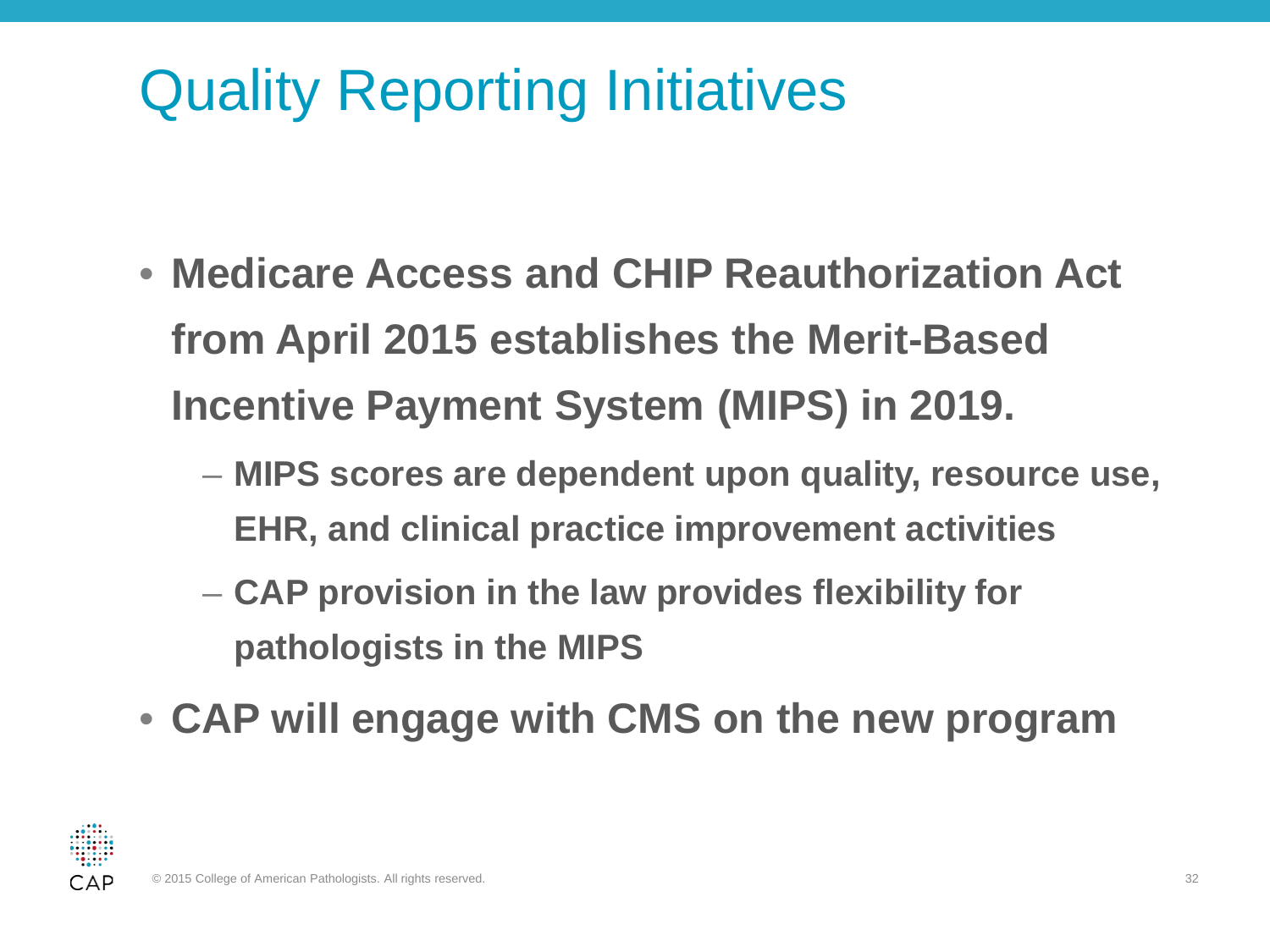#### **Questions**